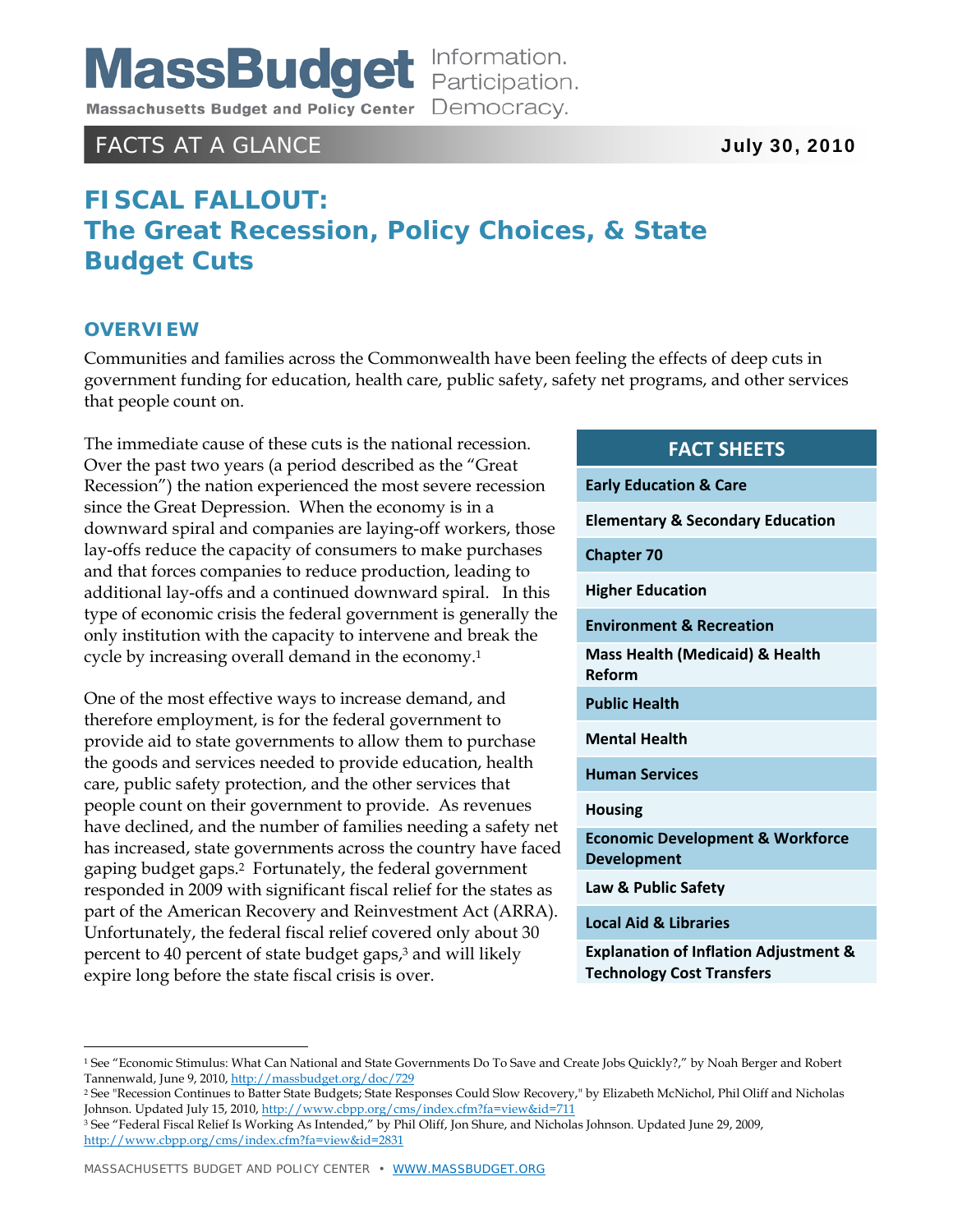In addition to the fiscal problems created by the national recession, Massachusetts also suffers from longer term structural budget problems. In the decade leading up to the 2002 fiscal crisis, the state enacted a series of very costly tax cuts with no plan for how to maintain a structurally balanced budget without this revenue. There were cuts to the income tax rate, to the tax rate for dividend income, to the taxes on manufacturing companies and mutual fund companies and others. The annual cost of these tax cuts is over \$3.0 billion (after factoring in the revenue from tax increases during those years).4 While a portion of the revenue was restored with a tax package in 2002 and other reforms in subsequent years, the effects of the tax cuts contributed to chronic budget problems during the economic recovery that preceded the Great Recession.

The acute budget problems that began in 2009 have been addressed with a combination of three strategies: the federal help described above; increases in the sales tax, generating about a billion dollars a year; and budget cuts of over \$3 billion. This paper examines those cuts, identifying where the cuts have been and what some of the programs are that have seen the most significant cuts.

Calculating budget cuts over a three year period is not an exact science. The central challenge relates to how best to answer a basic question: "compared to what?" The generally accepted answer to the question is, "compared to what would have been spent to provide the same services with the same eligibility standards as in the prior year."

Under this definition, not all spending reductions are cuts. For example, in good economic times, as more people find jobs, demands for various safety net programs can decline. When fewer people are accessing these services because they make enough money so that they are no longer eligible for the state services, state costs go down. But that is not considered a budget cut -- because the same services are still being offered to everyone who meets the eligibility standards.

For similar reasons, there could be budget cuts in a particular account even while total spending is increasing. For example, when unemployment is increasing, people who lose their jobs often also lose access to employer-sponsored health care. These people and their families may become eligible for MassHealth, the state's Medicaid program. That will increase costs for the state. In order to reduce costs of the program, the state may respond by eliminating services (for example, the state eliminated certain types of dental services for adults). Often the savings from these cuts is less than the total program cost increase that result from increased need for services in a recession. In these cases, we count the cost savings from the policy change as a cut, even though the bottom line of the program may be increasing.

The other element that needs to be considered in calculating cuts is inflation. Costs for providing services -- such as health care -- rise from year to year. If, for example, inflationary costs for a particular service are running at seven percent a year and the state implements specific cuts that reduce costs by four percent, the total spending will still increase by three percent.

In these fact sheets, we aim to identify budget cuts as distinct from changes caused by caseload shifts or the impacts of inflation. In some cases this is rather straightforward: for example, when the service being provided is uniform and the eligibility requirements are clear. In other cases, isolating budget cuts is more difficult: for example, when caseload data are not available or, as is the case in some of our larger human service categories, when a wide array of different services are provided within one line-

<u>.</u>

<sup>4</sup> See a partial list produced by the Massachusetts Department of Revenue of the estimated revenue impacts in FY 2010 of various tax law changes made between 1991 and 2009, http://www.massbudget.org/file\_storage/documents/DOR\_Revenue\_Impacts\_FY2010.pdf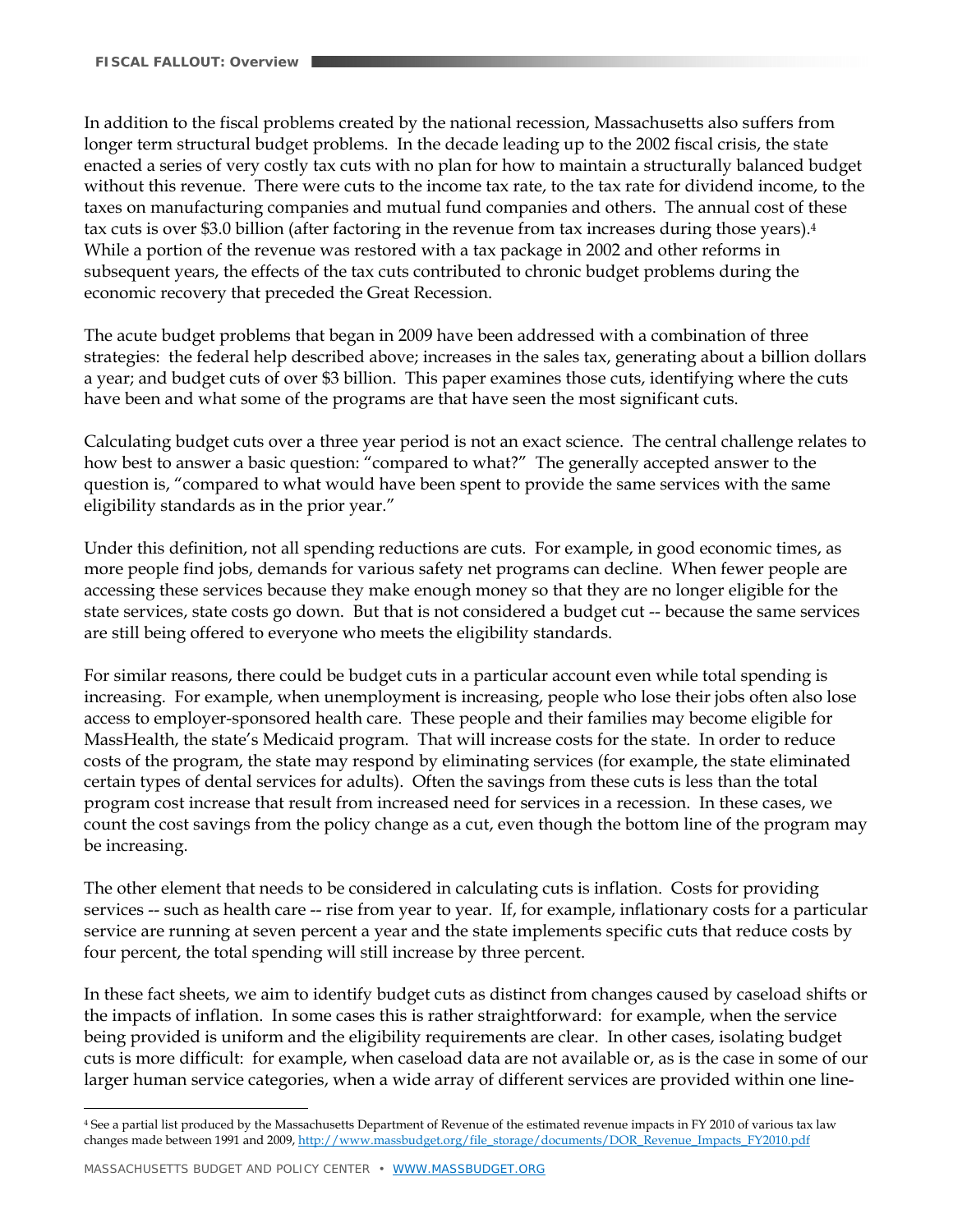item. In those cases we generally assume that baseline costs would grow with inflation and define cuts as the reductions below those levels.

The budget cuts during the fiscal crisis occurred in several steps. When the crisis began during Fiscal Year (FY) 2009, the Governor was forced to make emergency cuts at that time. While budget spending levels are ordinarily set by the Legislature, subject to veto by the Governor, state law (Section 9C of Chapter 29, often referred to as just "9C") authorizes the Governor to make spending cuts without approval by the Legislature when revenue declines and such cuts are required to keep the budget balanced. (The law also allows the Governor to request that the Legislature take other actions to keep the budget balanced.) After that first round of budget cuts, the national economy continued to deteriorate. In FY 2010, the state faced a budget gap of \$5 billion, due to \$3.5 billion in tax revenue declines associated with the recession combined with rising costs and the state's longer term structural budget problems. As a result, the FY 2010 budget implemented close to \$2 billion in spending cuts and other reductions. In FY 2011, the state implemented over a billion dollars in additional cuts to respond to the ongoing fiscal crisis and the loss of state fiscal relief from the federal government.

Until the end of the FY 2011 budget process, Massachusetts and most other states had assumed that additional fiscal relief from the federal government that had been approved by both the U.S. House and the U.S. Senate would be provided. In late June, however, the U.S. Senate failed to approve legislation that would have provided this aid. As a result, the FY 2011 state budget has about \$700 million less in revenue than had been anticipated throughout the budget process. The cuts described in these fact sheets reflect that loss of revenue in addition to the other factors described above.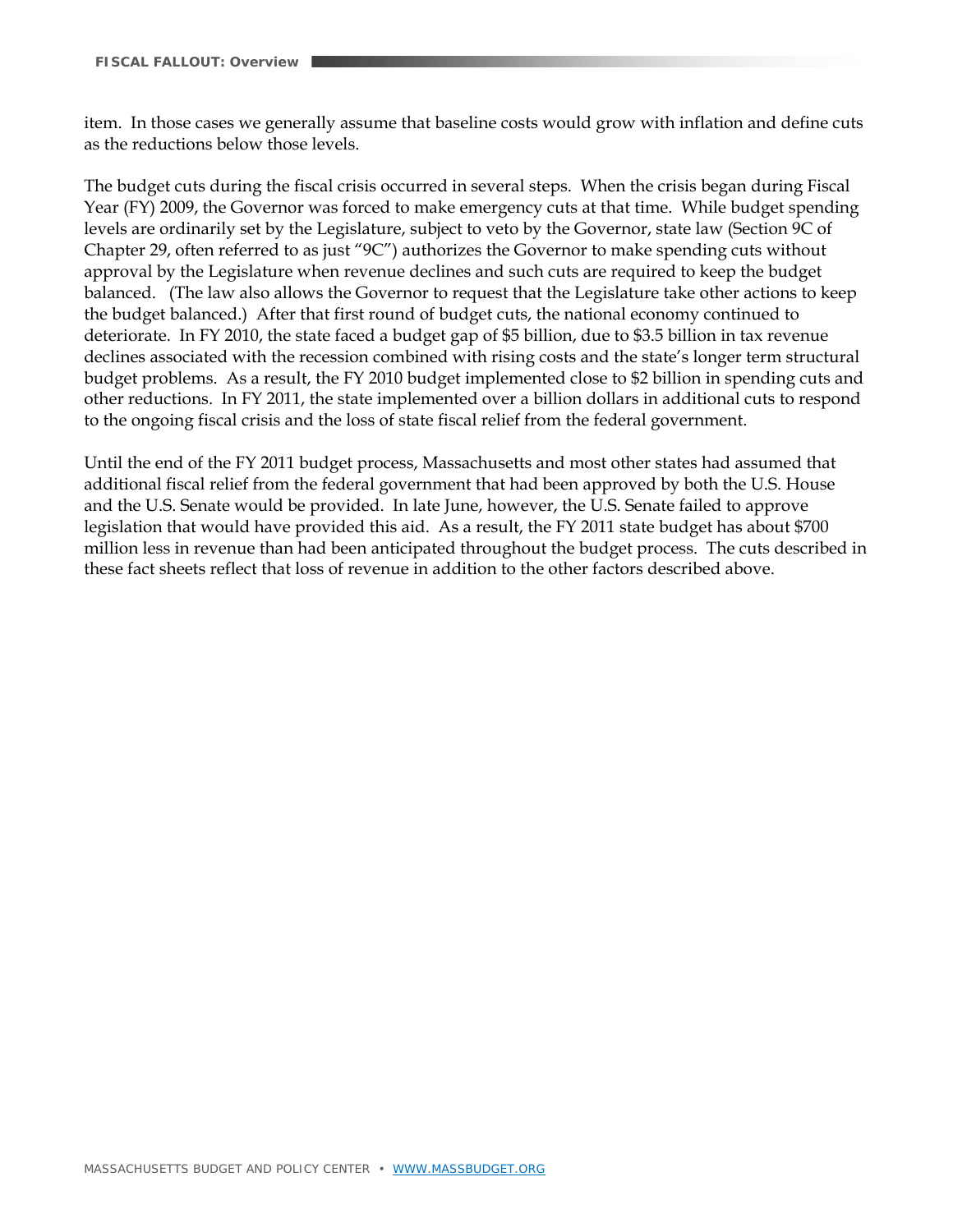

# FACTS AT A GLANCE **July 30, 2010**

# **FISCAL FALLOUT: Cuts to Early Education & Care**

Since the passage of the FY 2009 General Appropriations Act (GAA), state funding for early education and care services has steadily decreased. The FY 2009 GAA included \$590.1 million in funding for early education and care services. After accounting for approximately \$2 million in transfers to a centralized account for information technology costs relating to education, the FY 2010 GAA reduced appropriation levels to \$539.3 million. Most recently, the FY 2011 budget included more cuts, reducing these appropriations further to \$507.2 million. Since the start of FY 2009, total state funding for early education and care services have been cut by nearly \$83 million. When adjusted for inflation, appropriation decreases reveal deeper cuts of \$99.6 million, representing a reduction of 16 percent. The major cuts to these programs since FY 2009 are detailed below.

#### **Child Care Subsidies for Income Eligible and TAFDC Families: \$67.2 million cut**

In total, the FY 2009 GAA provided a total of \$411.3 million in to fund child care subsidies for both families served by or transitioning from Transitional Aid to Families with Dependent Children (TAFDC) and Income Eligible families. The FY 2010 GAA reduced funding for these child care subsidy programs to \$389.8 million. The FY 2011 budget reduced this funding further to \$355.9 million, a total cut of \$55.4 million when compared to the FY 2009 GAA. When adjusted for inflation, the FY 2011 budget represents a \$67.2 million, or 16 percent, cut to these programs. As a result of these cuts, at least 7,700 fewer full-time subsidized slots are available in FY 2011 than were available at the beginning of FY 2009.

#### **Universal Pre-Kindergarten Program: \$5 million cut**

The FY 2009 GAA provided \$12.1 million in funding for the Universal Pre-Kindergarten Program. The FY 2011 budget reduced this funding to \$7.5 million, a cut of \$4.6 million. When adjusted for inflation, this represents a \$5 million, or 40 percent, cut from the FY 2009 GAA.

#### **Family Support and Engagement Programs: \$4.8 million cut**

The FY 2009 GAA provided \$9.6 million in funding for Family Support and Engagement programs, which have included various enhanced parent support and early literacy programs, including Parent Child Home Program (PCHP), Reach Out and Read, and Massachusetts Family Network (MFN). The FY 2011 budget reduced this funding to \$5 million, a cut of \$4.6 million, and renames this line item Services for Infants and Parents. When adjusted for inflation, this represents a \$4.8 million, or 49 percent, cut from the FY 2009 GAA.

#### **Healthy Families Massachusetts: \$2.8 million cut**

The FY 2009 GAA provided \$13.2 million in funding for the Healthy Families Massachusetts, a newborn home visiting program for first time, young parents, aimed at preventing child abuse and neglect. After accounting for shifts of information technology funding in nominal terms, the FY 2011 budget reduced funding for this program to \$10.8 million, a cut of \$2.4 million. When adjusted for inflation, this represents a \$2.8 million, or 20 percent, cut from the FY 2009 GAA.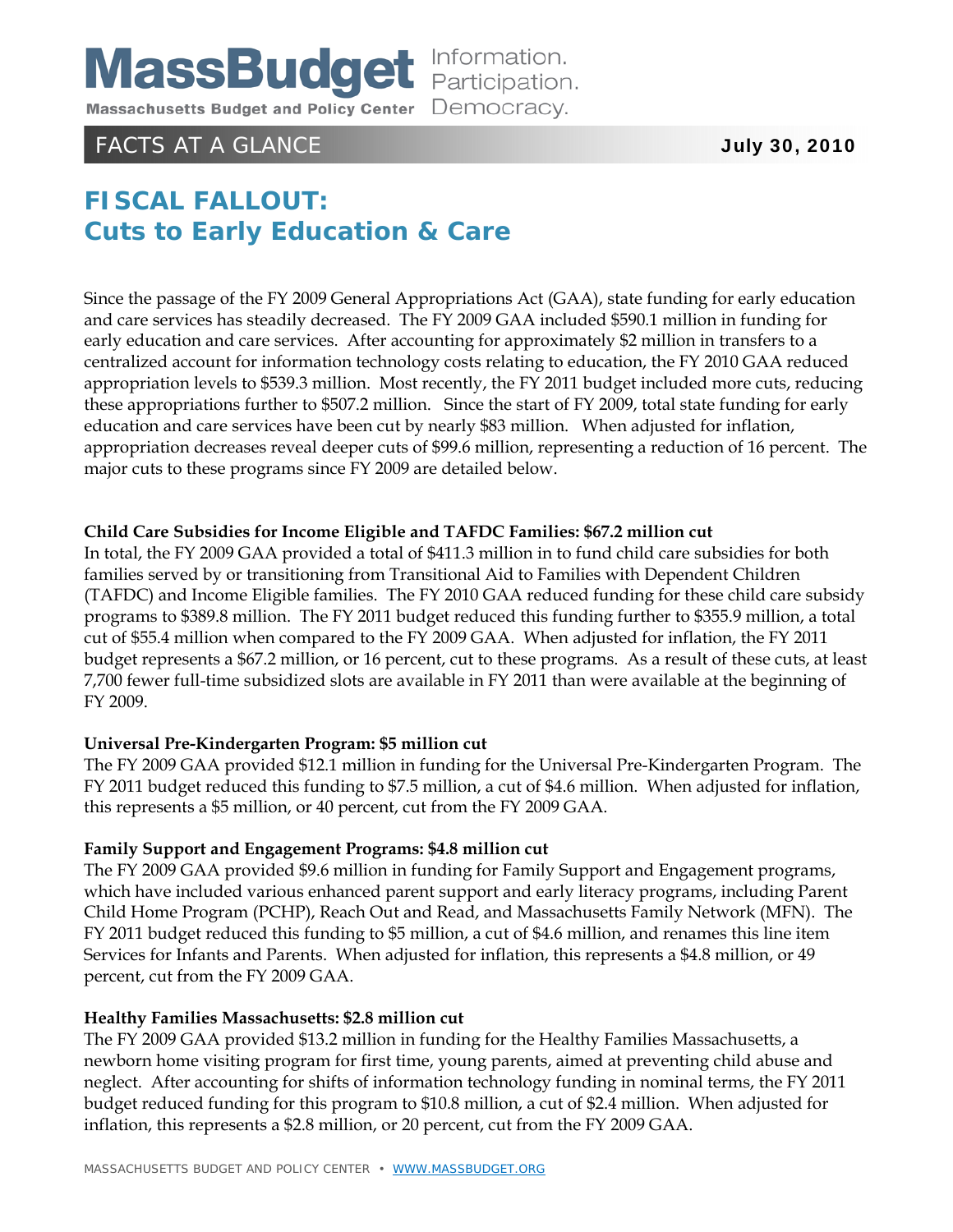#### **Early Childhood Mental Health Grants: \$2.2 million cut**

The FY 2009 GAA provided \$2.9 million in funding for Early Childhood Mental Health Grants. The FY 2011 budget reduced this funding to \$750,000. When adjusted for inflation, this represents nearly a \$2.2 million, or 75 percent, cut from the FY 2009 GAA.

#### **Head Start Grants: \$2.8 million cut**

The FY 2009 GAA provided \$10 million in funding for Head Start State Grants. The FY 2011 budget reduced this funding to \$7.5 million, a cut of \$2.5 million. When adjusted for inflation, this represents a \$2.8 million, or 27 percent, cut from the FY 2009 GAA.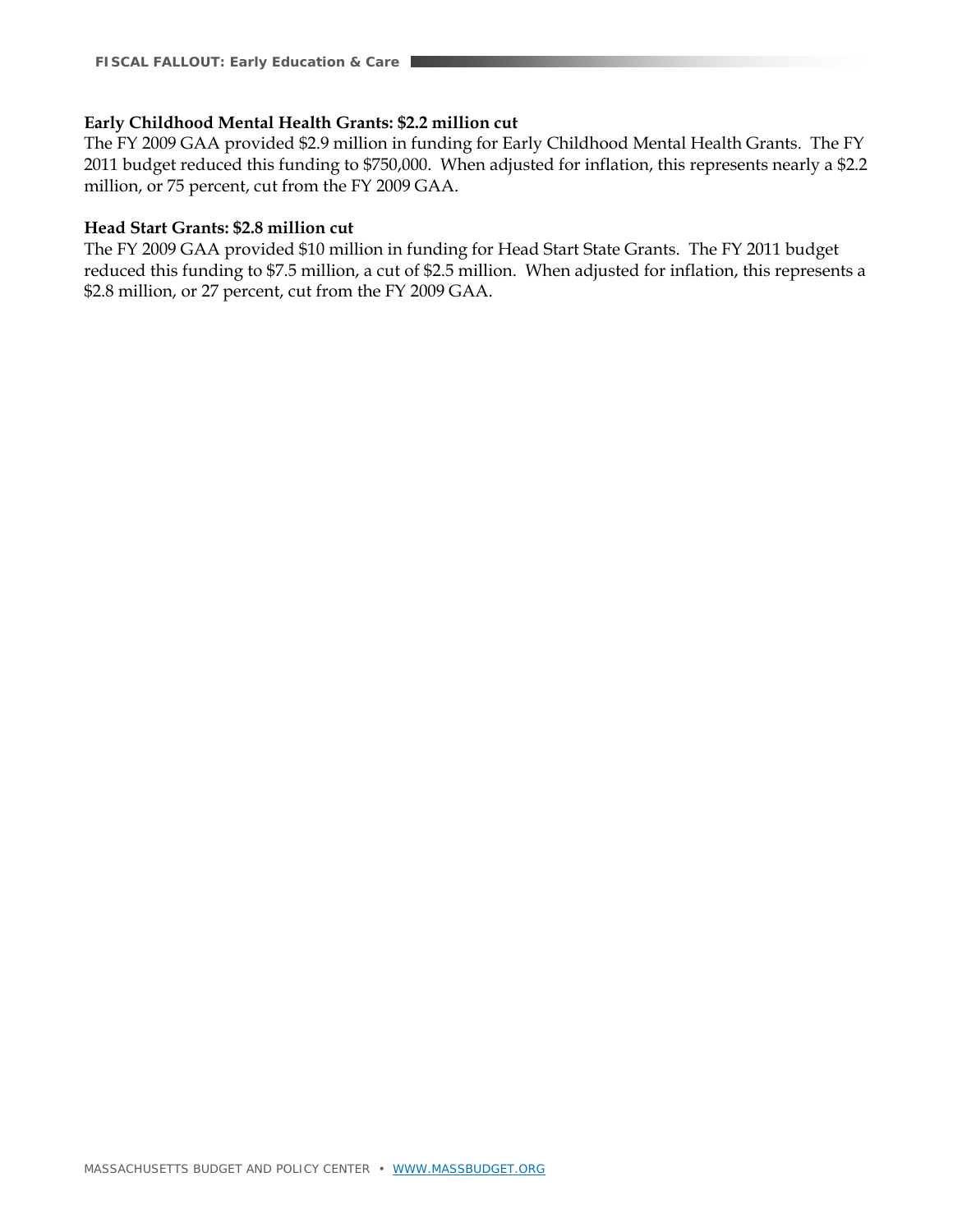

### FACTS AT A GLANCE **July 30, 2010**

# **FISCAL FALLOUT: Cuts to Elementary & Secondary Education and School Building**

In the FY 2009 General Appropriations Act (GAA), elementary and secondary education programs (not including Chapter 70 education aid) were funded at \$617.1 million. The legislature began cutting these programs as the national fiscal crisis hit in the fall of 2008, early in the 2009 fiscal year. K-12 education programs are now budgeted to receive a total of \$421.2 million for FY 2011, after accounting for approximately \$2 million in transfers to a centralized account for information technology costs relating to education. When adjusted for inflation, this funding level represents a reduction of \$213.6 million, or 34 percent, over the course of the ongoing fiscal crisis. Individual PK-12 education programs that have seen especially severe cuts are detailed below.

### **ELEMENTARY & SECONDARY EDUCATION**

#### **Special Education Circuit Breaker Reimbursements: \$103.4 million cut**

In FY 2009, reimbursements to school districts with extraordinary special education costs were funded at \$230 million. For FY 2011, these circuit breaker reimbursements have been reduced to \$133.2 million, after accounting for shifts in information technology costs. When adjusted for inflation this represents a cut of \$103.4 million, or 44 percent, since FY 2009.

The federal American Recovery and Reinvestment Act of 2009 did include \$299.3 million in additional support for special education costs in Massachusetts schools, which could be offsetting some of the state level cuts.1 These funds are to be spent over the 2009-2010 and 2010-2011 school years and can support a range of special education services, not just those with extraordinary costs partially reimbursed through the state's circuit breaker program. To the extent that stimulus money was used to backfill funding gaps for special education costs, school districts could face funding cliffs when this money runs out in 2011.

#### **Transportation of Pupils to Regional School Districts: \$22.5 million cut**

In FY 2009, transportation to regional school districts was funded at \$61.3 million. For FY 2011, this allocation was reduced to \$40.5 million. When adjusted for inflation, this represents a cut of \$22.5 million, or 36 percent, since FY 2009.

#### **Kindergarten Expansion Grants: \$11.8 million cut**

 $\overline{a}$ 

In FY 2009, grants for schools implementing full-day kindergarten were funded at \$33.8 million. For FY 2011, this allocation was reduced to \$22.9 million. When adjusted for inflation, this represents a cut of \$11.8 million, or 34 percent, since FY 2009.

<sup>1</sup> For more information on the American Recovery and Reinvestment Act of 2009's impact in Massachusetts, see: www.massbudget.org/documentsearch/findDocument?doc\_id=695&dse\_id=982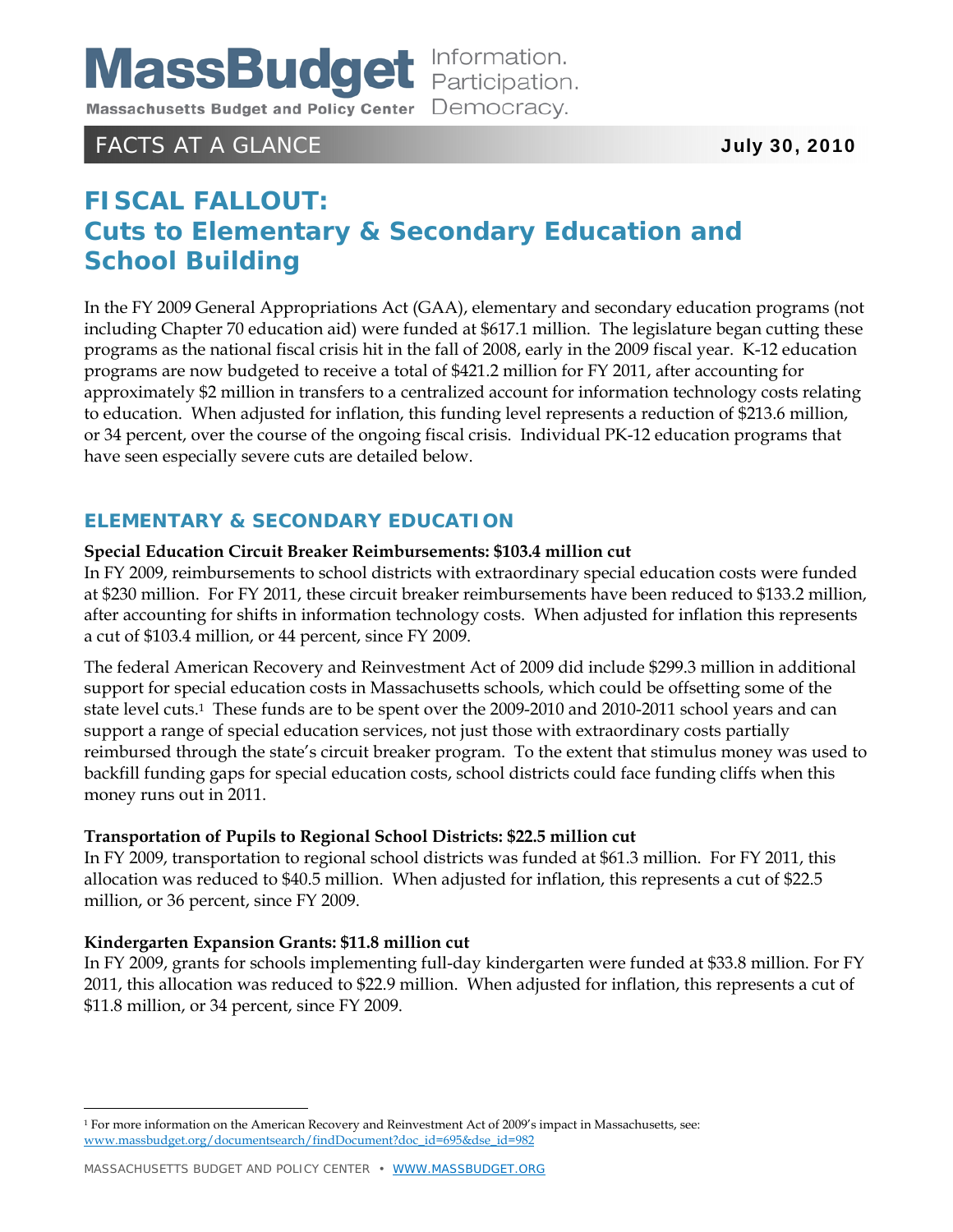#### **Support for Students with Low MCAS Scores: \$4.7 million cut**

In FY 2009, programs to support students with low MCAS scores were funded at \$13.4 million. For FY 2011, this allocation was reduced to \$9.1 million. When adjusted for inflation, this represents a cut of \$4.7 million, or 34 percent, since FY 2009.

#### **METCO: \$4.6 million cut**

In FY 2009, the METCO program to reduce racial segregation across school districts was funded at \$21.6 million. For FY 2011, this allocation was reduced to \$17.6 million. When adjusted for inflation, this represents a cut of \$4.6 million, or 21 percent, since FY 2009.

#### **After-School and Out-of-School Grants: \$4.2 million cut**

In FY 2009, after-school and out-of-school grants were funded at \$5.6 million. For FY 2011, this allocation was reduced to \$1.5 million. When adjusted for inflation, this represents a cut of \$4.2 million, or 74 percent since FY 2009.

#### **Extended Learning Time Grants: \$4.1 million cut**

In FY 2009, grants for schools to extend the length of the school day were funded at \$17.5 million. For FY 2011, this allocation was reduced to \$13.9 million. When adjusted for inflation, this represents a cut of \$4.1 million, or 23 percent, since FY 2009.

#### **Adult Basic Education: \$3.4 million cut**

In FY 2009, adult basic education (ABE) programs were funded at \$31.2 million. For FY 2011, this allocation was reduced to \$28.7 million, after accounting for shifts in information technology costs. When adjusted for inflation, this represents a cut of \$3.4 million, or 11 percent, since FY 2009.

#### **Youth Build: \$1.5 million cut**

In FY 2009, Youth Build grants were funded at \$2.8 million. For FY 2011, this allocation was reduced to \$1.3 million. When adjusted for inflation this represents a cut of \$1.5 million, or 54 percent, since FY 2009.

#### **School-to-Work Matching Grants: Funding Eliminated (\$3.1 million cut)**

In FY 2009, School-To-Work matching grants were funded at \$3.1 million and have been completely eliminated for FY 2011. In FY 2010 School-To-Work grants were funded at \$1.5 million.

### **SCHOOL BUILDING**

#### **School Modernization and Reconstruction Trust (SMART): \$77.7 million cut**

In FY 2009, the School Modernization and Reconstruction Trust (SMART) received \$702 million in prebudget transfers. Because the Commonwealth is required to contribute to this trust an amount equal to one penny of the state sales tax, SMART funding has been reduced as sales tax receipts have declined over the course of the fiscal crisis. The FY 2011 budget projects that SMART funding will decrease to \$644.3 million. When adjusted for inflation, this represents a cut of \$77.7 million since FY 2009.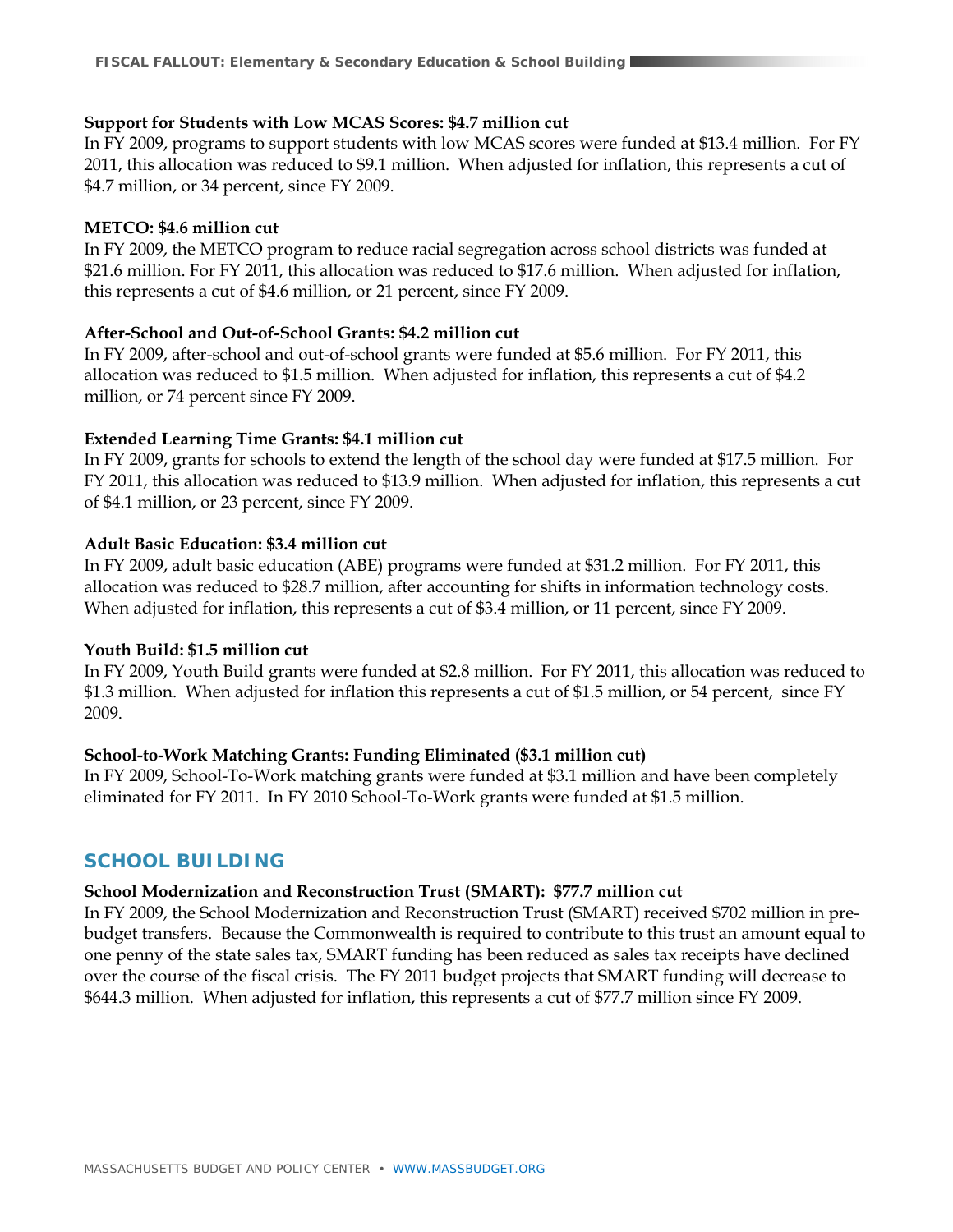

### FACTS AT A GLANCE **July 30, 2010**

# **FISCAL FALLOUT: Cuts to Chapter 70**

#### **Overview: Between \$271 and \$531 Million Cut to Education Aid1**

Had there not been cuts during the fiscal crisis, FY 2011 Chapter 70 education aid would have been between an upper limit estimate of \$4.46 billion (\$531 million more than the budgeted amount) and a conservative estimate of \$4.2 billion (\$271 million more than the budgeted amount).2 The upper limit scenario estimates Chapter 70 funding had the state had kept its five year phase-in schedule for a series of reforms adopted in FY 2007, whereas the conservative scenario calculates full funding for Chapter 70 without any further phase in of reforms beyond FY 2009.

#### **FY 2011 Chapter 70 Cuts**

| <b>Assumptions for Funding Chapter 70</b><br><b>Aid</b>                         | FY 2011 Ch.70<br>Aid | FY 2011 Actual<br>Ch.70 Aid | Cut               | Percent<br>Cut |
|---------------------------------------------------------------------------------|----------------------|-----------------------------|-------------------|----------------|
| Full reform phase-in<br>(correcting FY10 inflation to actual 6.75%)             | \$4,456,818,799      | \$3,926,155,831             | \$(530,662,968)   | $-11.9%$       |
| Full reform phase-in<br>(correcting FY10 inflation to 4.5% cap)                 | \$4,327,654,062      |                             | \$(401, 498, 231) | $-9.3%$        |
| Reform phase-in only through FY 2009<br>(correcting FY10 inflation to 4.5% cap) | \$4,197,523,916      |                             | \$(271, 368, 085) | $-6.5%$        |

### **Calculating the Cuts**

 $\overline{a}$ 

The Commonwealth's Chapter 70 formula for education serves as a detailed maintenance budget, reflecting the changing costs year-to-year of providing an adequate education in Massachusetts. The foundation budget calculates the present cost of providing an adequate education in each of the state's public school districts by factoring in eleven different education cost categories and is updated each

<sup>&</sup>lt;sup>1</sup> Note on methodology: This table shows three estimates of Chapter 70 cuts over the course of the fiscal crisis. The first two scenarios estimates cuts had the 2007 reforms been fully phased-in by FY 2011 and the third assumes no further implementation of these reforms past FY 2009.

The first two upper-limit scenarios calculate education aid by running the foundation budget formula with each of the FY 2007 reforms fully phased-in. The only difference between these two scenarios is that the first corrects the FY 2010 foundation budget for the full 6.75% inflation year, whereas the second corrects up to the statutory cap of 4.5%. The legislature has twice before waived the statutory cap when actual inflation has been higher than 4.5%, but there is no guarantee that absent a fiscal crisis the legislature would have done this again.

The third scenario is a more conservative one calculated to establish a lower-limit for estimating cuts. Rather than fully phasing in the FY 2007 reforms, it assumes that reforms would have been frozen after 2009 since the plan is not bound by law. Additionally, it only corrects the inflation rate used for FY 2010 up to 4.5% since that is the statutory cap.

Each of the three cut scenarios accounts for across-the-board cuts made in FY 2010 and FY 2011 and increased local contributions for some districts in FY 2010.

<sup>2</sup> Please note that all totals in this paper include State Fiscal Stabilization Fund (SFSF) money.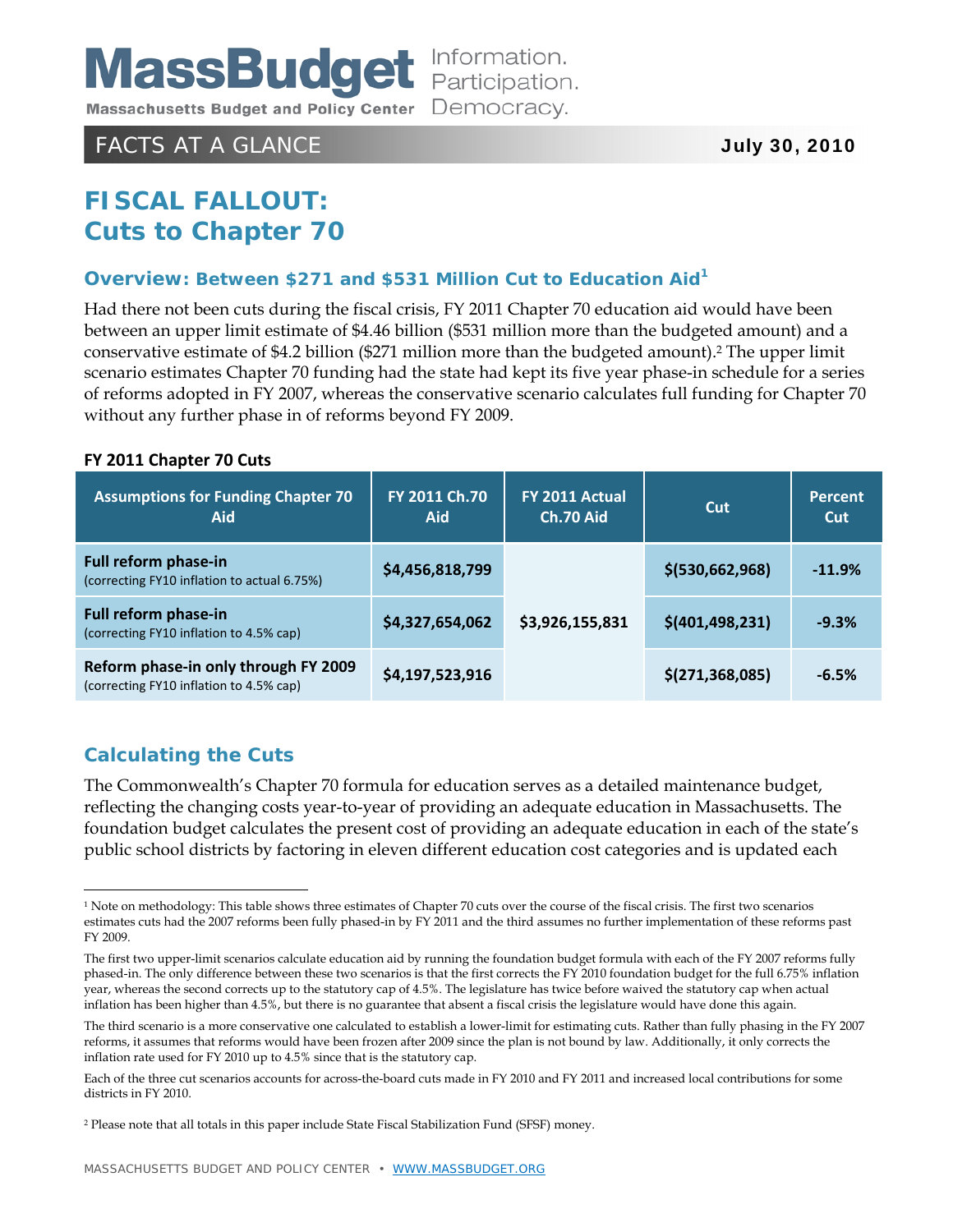year to reflect inflation and changes in enrollment. (It should be noted, however, that while some changes have been made to the Chapter 70 formula, most notably through the FY 2007 budget, the formula's underlying cost allocations have not been fundamentally reevaluated or updated since its creation in 1993. 3) Because education costs vary based upon individual student needs, enrollment calculations reflect specific costs associated with student grade level, socioeconomic status, and English language proficiency. Once the total foundation budget has been established, state and local contributions are calculated in order to ensure that total spending in each district never falls below its foundation budget.

The FY 2007 budget ushered in a series of reforms to the Chapter 70 formula designed primarily to address concerns about fairness in how the state determined local contributions and state aid. These reforms began in FY 2007 and were planned to be implemented over a five year period. FY 2011 was slated to be the first year in which these reforms were fully phased-in, but due to the fiscal crisis and the fact that the reform plan was never written into law, both the FY 2010 and FY 2011 budgets reduced state education aid in part by slowing this phase-in process.

### **Description of Conservative Scenario: \$271 million cut**

The low end estimate of \$271 million in cuts does not include any further phase-in of the reforms adopted in 2007 and just looks at cuts below maintenance levels for FY 2011. Specifically, it looks at three sets of direct cuts made by the legislature in FY 2010 and FY 2011, which are discussed below.<sup>4</sup>

#### **Skipping a high-inflation quarter in calculating the FY 2010 foundation budget: \$88 million cut**

Each year the state adjusts the foundation budget to account for cost increases over the previous year. Under the Chapter 70 statute, the inflation adjustment equals the increase in state and local government costs between the first quarters of the two previous fiscal years, with a cap of 4.5 percent. However, in past years when the inflation rate exceeded 4.5 percent, the legislature waived the cap and increased foundation budget rates by the full amount of actual inflation. The FY 2010 budget, however, was calculated using a different time period to calculate inflation.

This change resulted in ignoring the largest quarter of cost growth (the growth during the first quarter of FY 2007) from the calculation, thereby cutting Chapter 70 aid by approximately \$71 million. By using this different time period, the inflation adjustment was 3.04 percent, as opposed to 6.75 percent (which is the inflation adjustment according to the statutory calculation) or 4.5 percent (the statutory cap on inflation). Using a lower inflation adjustment kept funding levels artificially low, and for this reason the conservative \$271 million cut scenario corrects inflation in FY 2010 to 4.5%. (The size of this cut would appear even larger if we were to assume that the FY 2010 budget should have been inflated by the full 6.75%). Since cost growth is compounding, using the low inflation rate of 3.04% for FY 2010 means that foundation budgets will continue to lag behind actual inflation in subsequent years until a retroactive inflation correction is made.5

<u>.</u>

<sup>&</sup>lt;sup>3</sup> For more information on how the foundation budget is calculated, see: www.finance1.doe.mass.edu/chapter70/chapter\_cal.pdf

<sup>4</sup> Please note that since the estimates for each of the following individual cuts is based off of a funding scenario that includes no reform phase in for FY 2010 and FY 2011, the total amount cut—\$287 million—is slightly larger than the conservative scenario cut, which did include some partial reform phase in for FY 2010 and FY 2011.

Please also note that since these three cuts interact as variables within the Chapter 70 formula, the order in which they are implemented dramatically affects their relative sizes. In order to quantify each of these cuts separately, this paper implements the inflation cut first, the increased local contributions cut second, and the across-the-board cuts third.

<sup>5</sup> For more information on calculating inflation in the foundation budget, see: massbudget.org/documentsearch/findDocument?doc\_id=613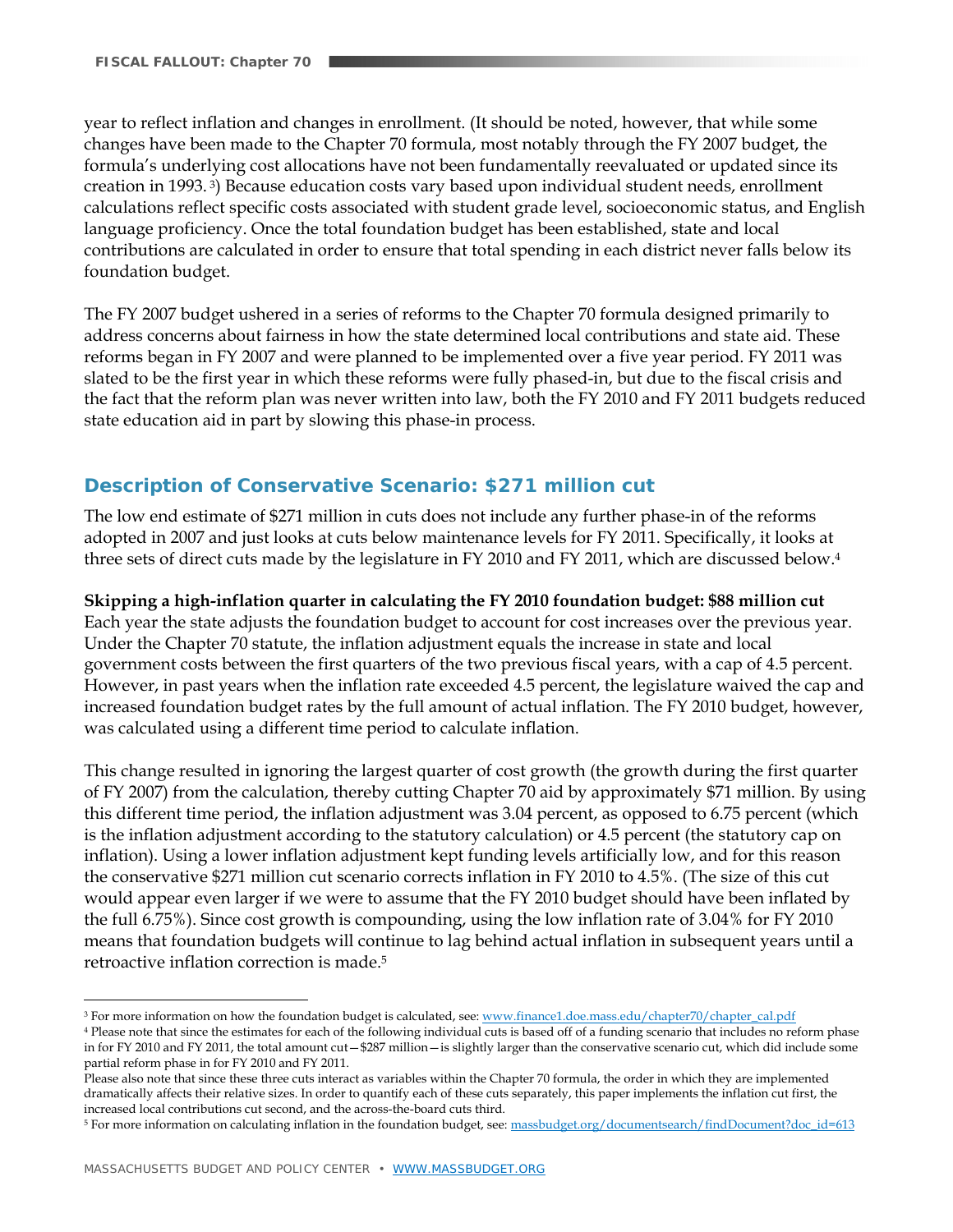#### **Increasing local contributions for some districts in FY 2010: \$47 million cut**

In its simplest form, Chapter 70 state aid is determined first by calculating a local community's ability to contribute—its "required contribution"—and then filling the gap between this amount and the foundation budget. Historically, communities have been able to contribute above their required amount and still receive a full state aid payment equal to the difference between their original required amount and foundation.

In the FY 2010 budget, however, the state cut its aid payments to a category of communities that had been spending above their required local contributions but below their new target contributions, as established through the 2007 reforms. This resulted in a cut of approximately \$47 million in Chapter 70 aid <sup>6</sup>

#### **Across-the-board district cuts in FY 2010 and FY 2011: \$152 million cut**

The FY 2010 budget cut district Chapter 70 aid by up to 2 percent from FY 2009 levels, with specific cuts affecting individual districts differently. If the full 2 percent cut would have brought districts below their foundation level, the cut was reduced in order to maintain all districts at their foundation budget amounts. Thus, some districts received a smaller reduction while others received the full 2 percent cut.

Similarly, the FY 2011 budget cut district aid across-the-board up to a higher 4 percent, with specific cuts impacting individual districts differently. If the full 4 percent cut would have brought districts below their foundation level, the cut was reduced in order to maintain all districts at their foundation budget amounts. Again, some districts received a smaller reduction while others received a full 4 percent cut.

Together, these across-the-board district cuts reduced Chapter 70 education aid by approximately \$152 million.

#### **Description of Upper Limit Scenario: \$531 million cut**

This report's upper limit scenario estimates the difference between what Chapter 70 aid would have provided had the 2007 reforms been fully implemented by FY 2011 and what was actually provided.*<sup>7</sup>* The 2007 reforms increased Chapter 70 aid statewide by changing the way local fiscal capacity is calculated and providing additional state aid to high-effort communities that were contributing more than the target amounts established by the reforms, updating the data used in determining the allocation of education funding, guaranteeing minimum annual per pupil aid increases of \$50, and providing a new type of aid for growing communities. The changes to local contributions began in FY 2007 and were to be fully phased in over five years. In response to the ongoing fiscal crisis, the legislature slowed the implementation of this additional aid for FY 2010 and FY 2011 as one strategy for reducing the state's education costs. Had the 2007 reforms been fully phased-in by FY 2011, and had

 $\overline{a}$ 

www.massbudget.org/file\_storage/documents/Public\_School\_Funding-Where\_We\_Are\_What\_Has\_Changed\_-\_FINAL.pdf

<sup>6</sup> Aid was cut by an amount that still ensured total spending of at least foundation levels. Affected communities, whose initial local contribution was above their required contribution, had up to 95 percent of their local contribution level from FY 2008 converted into required spending. This enabled the state to reduce its Chapter 70 aid since higher required local contributions ensure that districts stay at foundation even with lower state aid. In most communities, the actual local spending on education exceeds the required minimum spending level, sometimes by quite a large amount. This new provision was included to capture much of this actual spending as required spending, thereby bringing a number of low effort communities substantially closer to their target share in one year. Fiscal Year 2008 was used as the base year because it is the most recent year for which the Department of Elementary and Secondary Education had complete spending data at the district level.

<sup>7</sup> For more information on the FY 2007 reforms, see: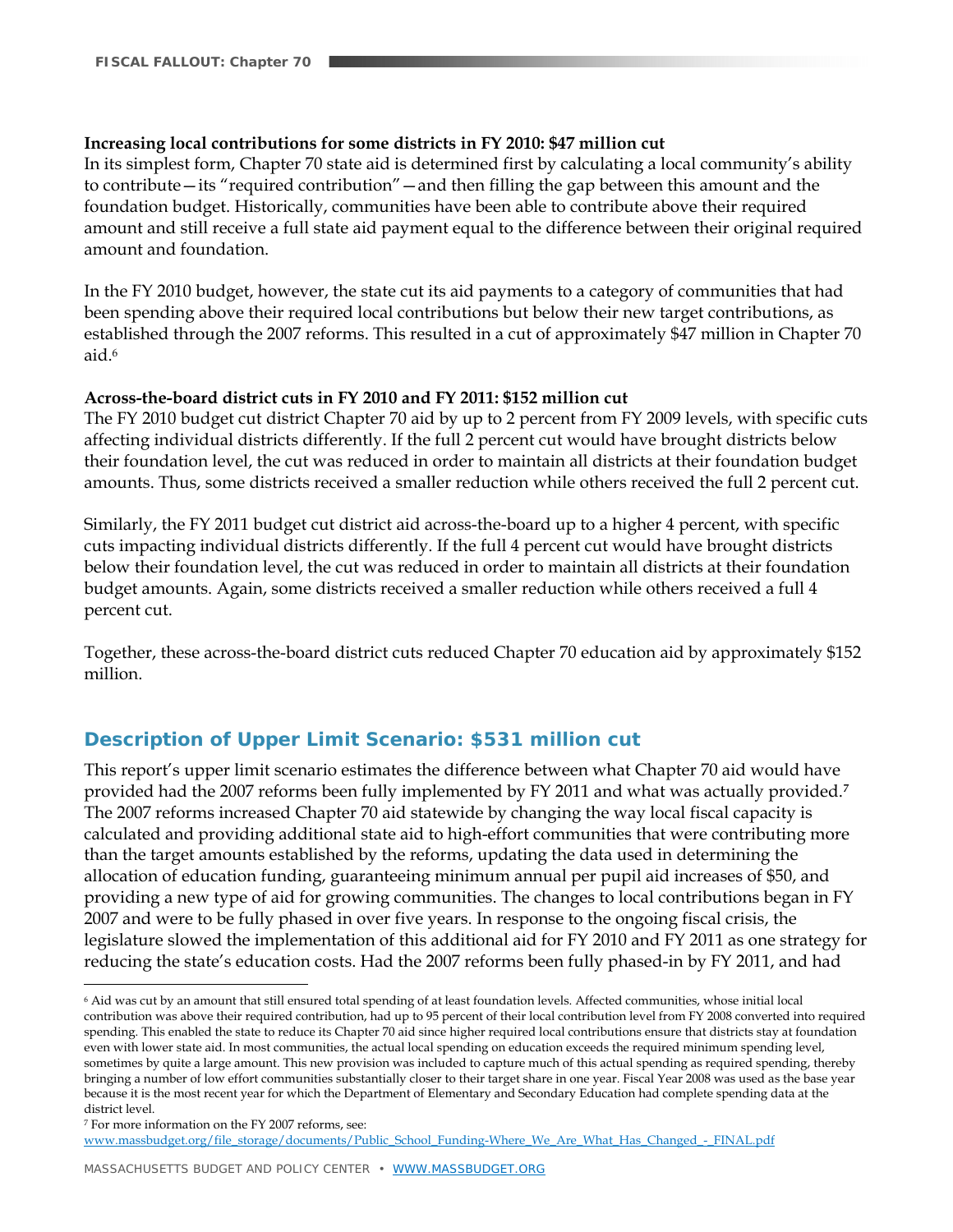the legislature in FY 2010 continued past practice of adjusting for full inflation, education aid would have been approximately \$531 million more than it actually was for FY 2011.

In conclusion, while education aid would likely have been \$531 million greater in FY 2011 had there been no fiscal crisis, some of that amount should be characterized as foregone scheduled increases in education aid. The conservative \$271 million cut estimate, on the other hand, captures the cuts made during the fiscal crisis and does not account for the failure to fund scheduled increases in Chapter 70 aid.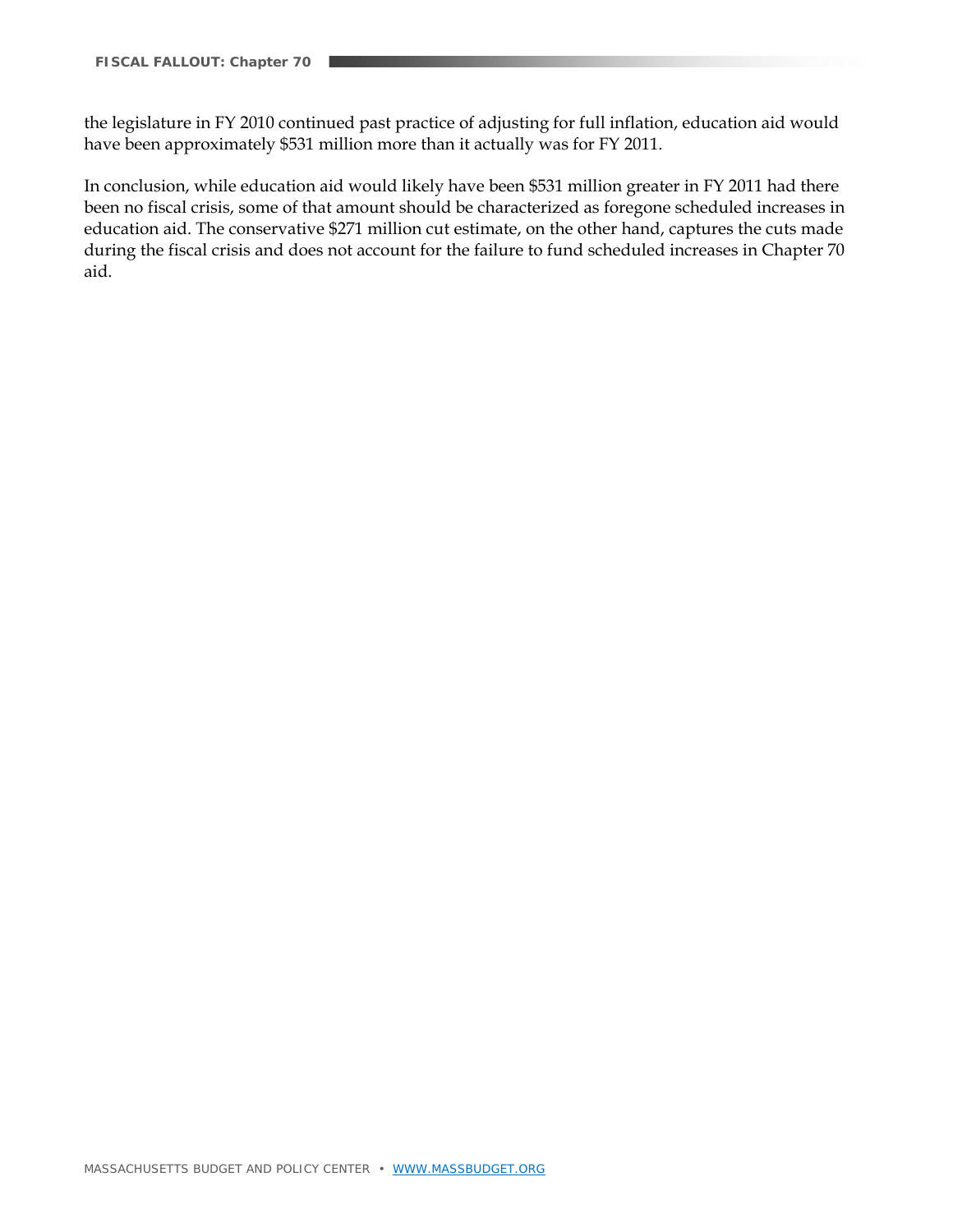

# FACTS AT A GLANCE **July 30, 2010**

# **FISCAL FALLOUT: Cuts to Higher Education**

The Fiscal Year 2009 budget, which passed in July 2008, appropriated \$1.09 billion for public higher education. The legislature began cutting higher education in FY 2010, after the national fiscal crisis hit in the fall of 2008, but was able to mitigate the impact of cuts in state appropriations by using \$230.3 million in federal stimulus money distributed through the State Fiscal Stabilization Fund (SFSF). Currently, public higher education is budgeted to receive a total of \$954.1 million for FY 2011, which includes a much smaller \$20.8 million SFSF allocation. When adjusted for inflation, this total funding level represents a reduction of \$171.2 million, or 15 percent, over the course of the ongoing fiscal crisis.

Cuts have been severe for the three different categories of state higher education campuses. When adjusted for inflation, UMass has been cut \$78 million, community colleges have been cut \$36.3 million, and state colleges have been cut \$33.1 million. The table below outlines these cuts. Totals include SFSF allocations and have been corrected for some shifting of line items.

|                           | <b>FY2009 Nominal</b> | FY 2009 Inflation<br>Adjusted | <b>FY 2011</b> | <b>Amount Cut</b><br><b>During Fiscal</b><br><b>Crisis</b> | % Cut    |
|---------------------------|-----------------------|-------------------------------|----------------|------------------------------------------------------------|----------|
| <b>UMass</b>              | \$502,788,814         | \$517,147,993                 | \$439,107,088  | \$(78,040,905)                                             | $-15.1%$ |
| <b>Community Colleges</b> | \$244,355,162         | \$251,333,717                 | \$215,077,704  | \$(36, 256, 013)                                           | $-14.4%$ |
| <b>State Colleges</b>     | \$222,565,327         | \$228,921,585                 | \$195,851,746  | $$$ (33,069,839)                                           | $-14.4%$ |
| <b>TOTAL</b>              | \$969,709,303         | \$997,403,295                 | \$850,036,538  | \$(147, 366, 757)                                          | $-14.8%$ |

#### **State Funding for UMass, Community Colleges, and State Colleges**

Additionally, the state scholarship program has been cut \$13.1 million, or 13 percent, over the course of the ongoing fiscal crisis. In FY 2009, the state scholarships were funded at \$96.9 million and by FY 2011 this allocation has been reduced to \$86.5 million.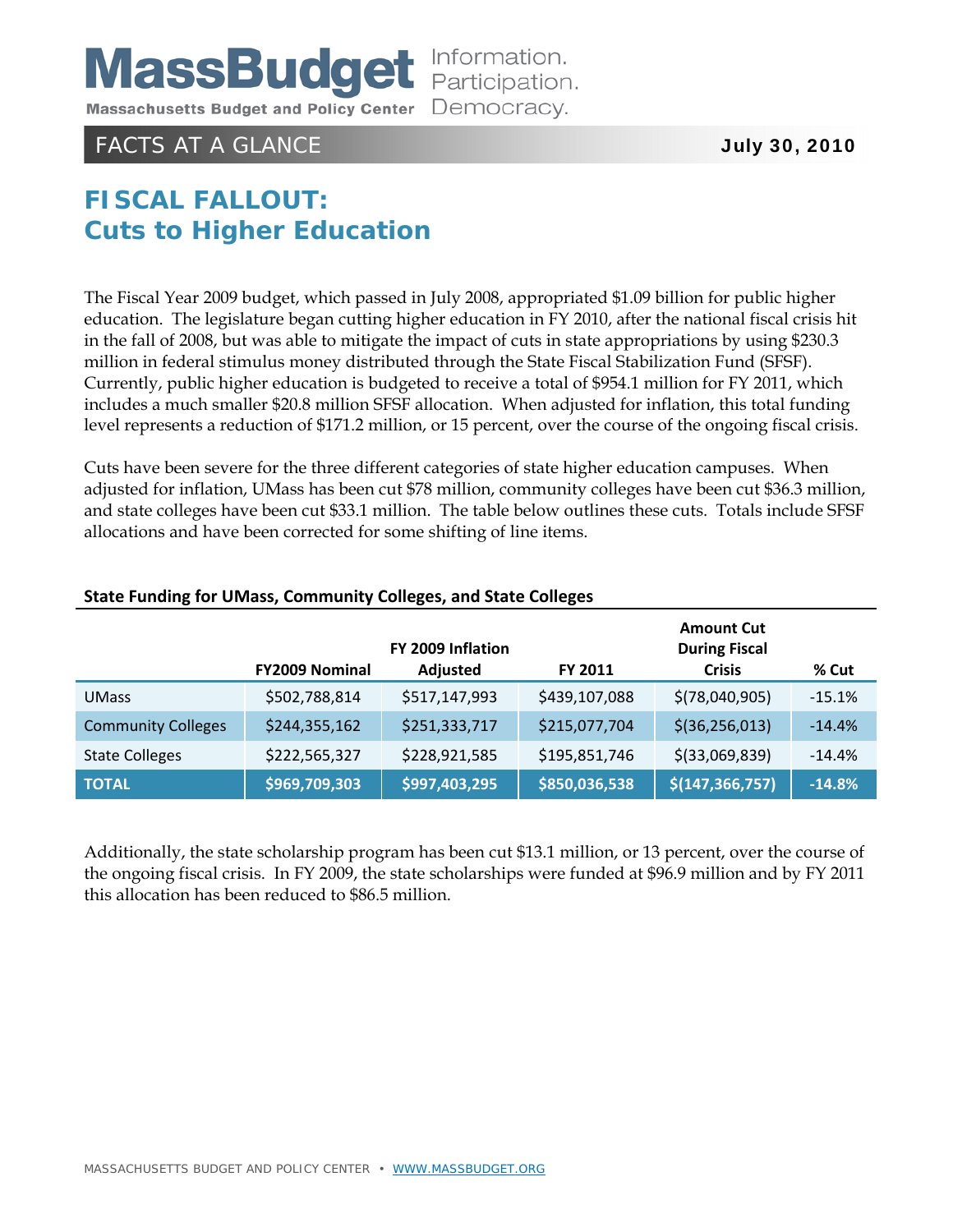

# FACTS AT A GLANCE **July 30, 2010**

# **FISCAL FALLOUT: Cuts to Environment & Recreation**

Even before the economic crisis began in FY 2009, funding for state environment and recreation programs fell during this past decade. After accounting for inflation, the budget for environmental protection, state parks, pools and beaches and efforts to protect the state's natural resources fell by \$50 million between FY 2001 and FY 2008. The FY 2009 General Appropriations Act (GAA) provided \$231.8 million for environment and recreation programs. This funding had been reduced to \$200 million in FY 2010, after accounting for shifts in funding between line items in an effort to consolidate information technology costs. In the FY 2011 budget, environment and recreation is provided \$176.7 million. After adjusting for inflation, the budget for environment and recreation programs fell \$61.6 million, or 26 percent, between the FY 2009 GAA and the FY 2011 budget. The major cuts in funding are detailed below.

#### **State Parks and Recreation: \$20.9 million cut.**

The FY 2009 GAA provided \$73.2 million for state parks and recreation facilities including beaches, pools and the seasonal employees working at these facilities. The FY 2011 budget provides \$54.5 million for these facilities, after accounting for shifts in information technology costs. When adjusting for inflation, state parks and recreation received a cut of \$20.9 million, or 28 percent, below the FY 2009 GAA.

#### **Department of Environmental Protection administrative account: \$8.6 million cut**

The FY 2009 GAA provided \$36.3 million to the Department of Environmental Protection (DEP), which administers programs to protect the state's water, air and land. The FY 2011 budget reduced funding to \$28.7 million, after accounting for shifts in information technology costs. After adjusting for inflation, funding for DEP has fallen \$8.6 million, or 23 percent, below the FY 2009 GAA.

#### **Recycling and Redemption Centers: \$2.3 million cut**

The FY 2009 GAA provided \$2.7 million in funding for recycling and redemption centers. By FY 2011, funding for these activities is nearly eliminated. In his budget proposal for FY 2011, the Governor recommended expanding the bottle bill to include juice, water, and coffee drinks, which would raise \$20 million. He proposed providing \$5 from the expanded bottle bill to fund recycling and redemption centers. The FY 2011 budget does not expand the bottle bill and provides \$400,000 in funding, after accounting for shifts in information technology costs. After adjusting for inflation, funding for recycling and redemption centers was cut by \$2.3 million, or 85 percent, below the FY 2009 GAA.

#### **Regional Food Banks: \$787,000 cut**

The FY 2009 GAA provided \$12 million in funding to support the state's four regional food banks. The FY 2011 budget provided \$11.6 million. After accounting for inflation, funding for food banks has fallen \$787,000, or 6 percent, below the FY 2009 GAA.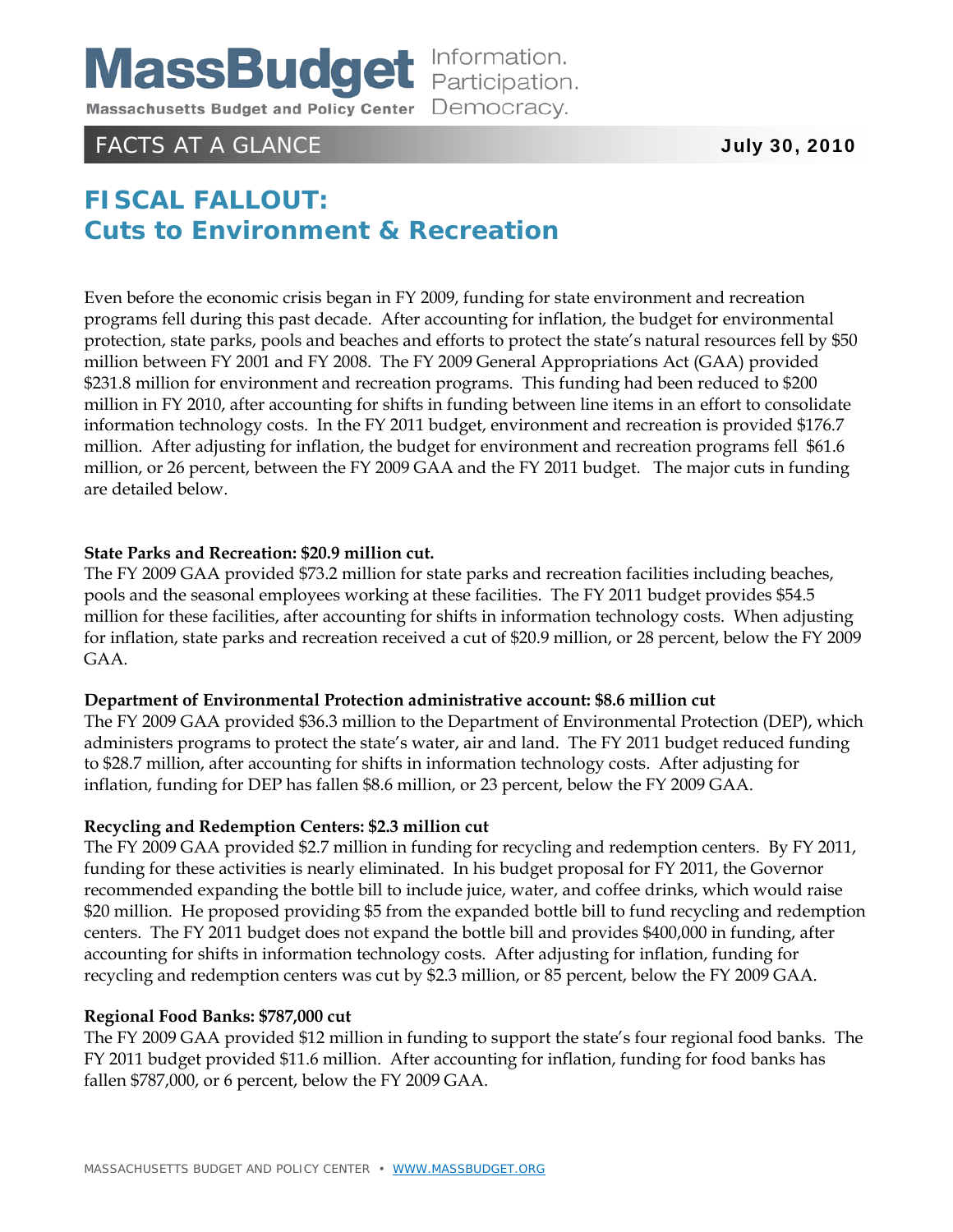# FACTS AT A GLANCE **July 30, 2010**

# **FISCAL FALLOUT: Cuts to MassHealth (Medicaid) & Health Reform**

The fiscal crisis has led to deep and significant cuts to the Commonwealth's MassHealth and health reform programs. Looking at budget numbers alone, however cannot tell the full story of these cuts, because the state's health care budget has increased during this time due to both enrollment and health care cost increases. First of all, during a recession, one would expect MassHealth (Medicaid) and Commonwealth Care membership to increase. Unemployment leads to the loss of employer-based health insurance, and with the state's health insurance individual mandate, people turn to the publiclyfunded health insurance programs for coverage. Accordingly, the recession has led to an increased need for these health insurance programs. Moreover, since health care cost inflation outstrips inflation associated with other consumer goods, health care costs have continued to rise over the past two years, so dramatic programmatic cuts do not necessarily show up by just looking at budget numbers, even if those numbers are adjusted for inflation.

In nominal terms, funding for MassHealth and health reform at the beginning of FY 2009 was \$10.39 billion. Starting in FY 2010, close to \$50 million in information technology costs for a variety of health and human service agencies were consolidated into the Executive Office of Health and Human Services. This analysis includes these costs in the totals for MassHealth administration, as much of this information technology is associated with MassHealth. Adjusting for this technology transfer, in nominal terms FY 2011 funding had grown less than 3 percent annually, to \$11.02 billion. It is worth noting that experts usually estimate health care cost inflation at anywhere from at least 5 to 8 percent annually. Outlined below are among the cuts to MassHealth and other health programs since FY 2009.

#### **Elimination Of Adult Restorative Dental Care In FY 2011: \$56.3 million cut**

Close to 700,000 adults rely on the MassHealth program for oral health care, including 130,000 elders, and they will no longer receive insurance coverage for such services as fillings. (This is a "gross savings" because it does not take into account that any reduction in Medicaid spending also reduces the amount of federal Medicaid reimbursement revenue the Commonwealth receives.)

#### **Elimination Of Health Care Coverage For Some Legal Immigrants: estimated \$140 million cut**

The FY 2010 budget removed 28,000 "aliens with special status" from the Commonwealth Care program. At the time, it was estimated that the annual cost of health care for these individuals would have been approximately \$140 million. These legal immigrants include persons who have been granted permanent residency but have not yet lived here for five years, and some persons living here under immigration protections as political refugees. A new stripped-down health insurance program, called Commonwealth Care Bridge, was created to cover these immigrants, but this program would expire after FY 2010. Funding allocated for the Commonwealth Care Bridge program in FY 2010 was approximately \$40 million, \$100 million less than they would have cost with the more comprehensive health care coverage in Commonwealth Care. In the FY 2011 budget, the Governor has proposed using a variety of funding mechanisms to allow this program to continue until the end of the calendar year.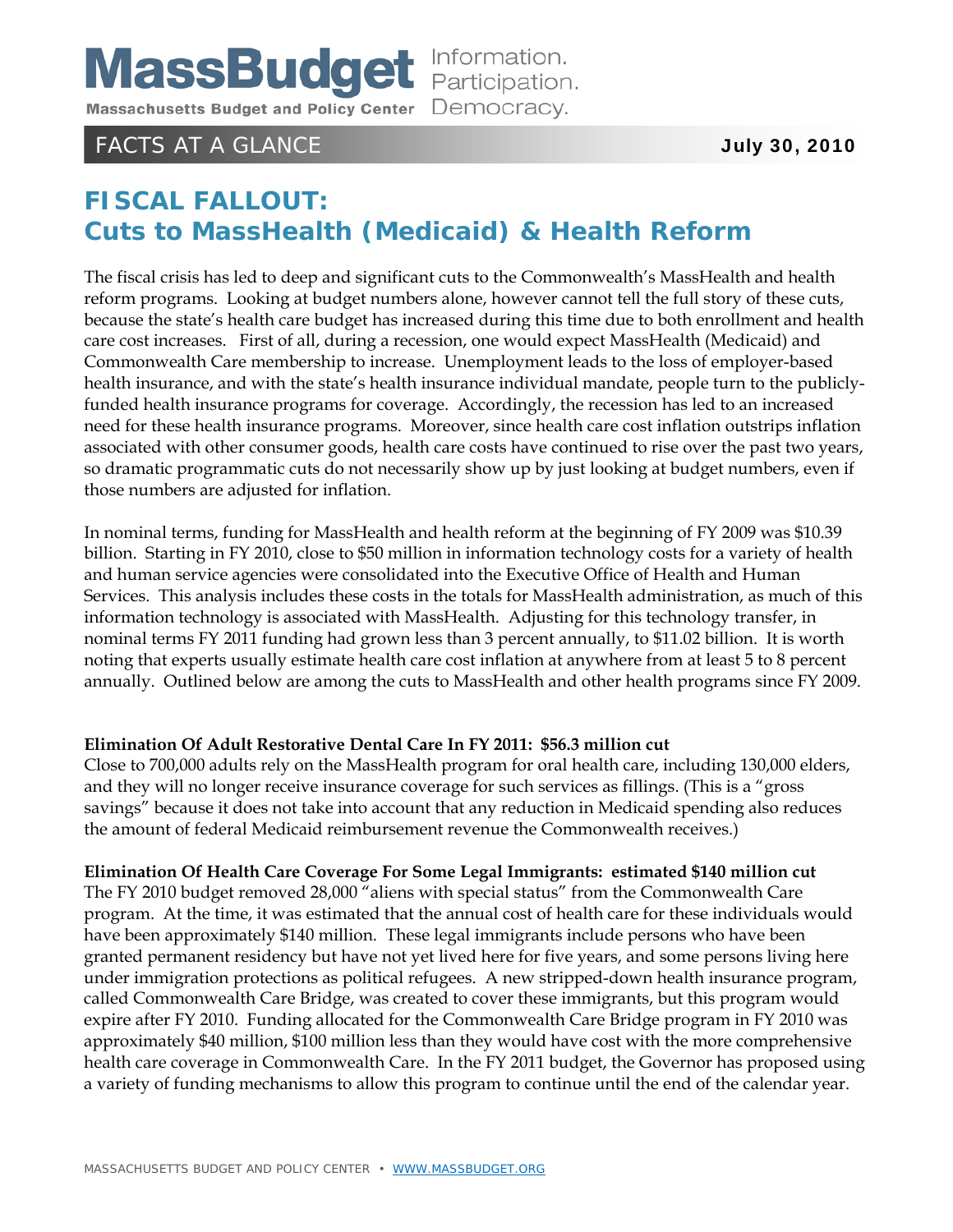#### **Reductions In Reimbursement Rates Paid To Providers: estimated \$600 million cut**

The mid-year 9C cuts in FY 2009 of more than \$235 million focused on cuts to provider reimbursements. Cuts to provider rates in the FY 2010 budget were an estimated \$200 million, and an estimated \$175 million more is cut in the FY 2011 budget.

#### **A Reduction In The Number Of Hours For Day Services Provided To Disabled Adults ("Day Habilitation"): \$15.3 million cut**

The FY 2011 budget cuts the number of hours available to disabled adults – many of whom are severely cognitively disabled – from six to five a day. The gross spending reduction associated with this cut would be approximately \$15.3 million, and the net savings to the Commonwealth would be closer to \$6.8 million.

**A Limit On Who Would Be Eligible For Personal Care Attendant (PCA) Services: \$5.5 million cut** 

Currently, MassHealth will pay for help for disabled adults who need assistance with activities of daily living (getting in and out of bed, dressing, bathing, etc.), even if those adults need only a few hours of help each day (for example, getting dressed for work in the morning). The FY 2011 budget establishes a "floor" for these services, so that only persons requiring 14 hours of service a week would be eligible for MassHealth coverage for PCA services. This cut is expected to reduce MassHealth costs by \$5.5 million, for a net savings of \$2.4 million.

#### **Primary Care Workforce Grants: \$500,000 cut**

The FY 2011 budget cuts the primary care workforce grants, a program to increase the number of primary care physicians. This program had been funded at the start of FY 2010, but was then eliminated mid-year by so-called 9C cuts. Both the House and Senate had proposed restoring this program in FY 2011, but only if the enhanced FMAP funding became available. Without a guarantee of that funding, the Governor vetoed the program.

#### **Prescription Advantage Program: \$26 million cut.**

Between FY 2009 and FY 2011, \$26 million has been cut from the Prescription Advantage program, eliminating some subsidies to low-income elders for prescription drug costs not covered by Medicare Part D.

Other measures taken to control costs or implement savings within the state's health care programs include:

- Restrictions in the way certain services are provided (such as the expansion of coordination of care in "appropriate" settings, or the requirement for pre-authorization for certain types of medications, with estimated savings of at least \$38 million in FY 2010 and an additional estimated \$23 million in FY 2011).
- Assumed savings of a total of \$17 million from disease management strategies (\$10 million assumed savings in the original FY 2011 Conference Committee budget proposal, along with an additional \$7 million savings assumed in the FY 2011 Post-Veto Budget using more aggressive savings assumptions.) A disease management program could save money by better coordinating care for MassHealth members with certain chronic conditions such as asthma or diabetes. Because of reduced federal reimbursements associated with lowered MassHealth spending, however, the net savings to the Commonwealth of these programs would be less than half of the gross program cost reductions.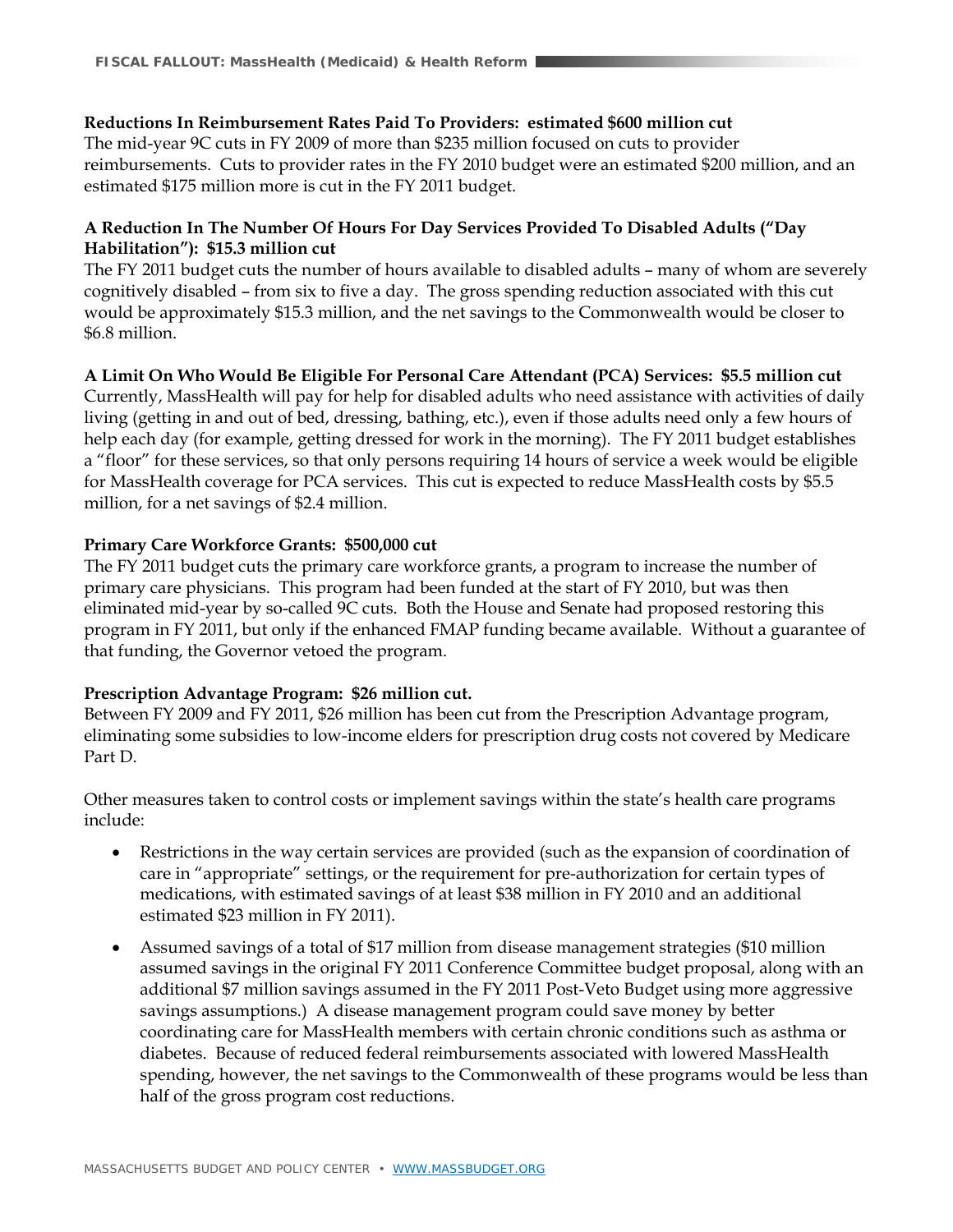

### FACTS AT A GLANCE **July 30, 2010**

# **FISCAL FALLOUT: Cuts to Public Health**

Public health services have been particularly hard hit by budget cuts since FY 2009. Funding has been reduced by an estimated \$113 million, close to 18 percent when adjusted for inflation and for approximately \$8 million in technology costs shifted to the Executive Office of Health and Human Services. As a percentage, public health has been cut by more than any other human service subcategory during this time period.

The deepest public health cuts have been to education, prevention, and screening programs, as well as to the regulatory public health programs. The following are some of the major cuts to public health services since FY 2009.

#### **Youth Violence Prevention Programs: \$6.8 million cut**

In FY 2009, youth violence prevention programs were funded at \$9.3 million, which included funding within the Executive Office of Health and Human Services, as well as funding within the Department of Public Health (\$9.6 million when adjusted for inflation.) In FY 2010, funding had been reduced to \$3.5 million. The budget for youth violence prevention programs in FY 2011 budget has been consolidated into the Department of Public Health, but is only \$2.8 million. When adjusted for inflation, this is a cut of \$6.8 million, or 71 percent.

#### **Smoking Prevention and Cessation Programs: \$8.4 million cut**

In FY 2009, smoking prevention and disease prevention programs were funded at \$12.8 million (\$13.1 million adjusted for inflation). In the FY 2010 GAA, funding had been reduced to \$5.2 million, and then was further reduced that year to \$4.5 million. Accounting for the shift of some technology expenses, the budget for smoking prevention and cessation programs in the FY 2011 budget is \$4.7 million. When adjusted for inflation, this is a cut of \$8.4 million, or 64 percent.

#### **Health Promotion and Disease Prevention Programs: \$8.6 million cut**

In FY 2009, health promotion and disease prevention programs were funded at \$14.7 million (\$15.1 million adjusted for inflation). These programs include a wide variety of screening and prevention services for breast, ovarian, colorectal, prostate, and lung cancers, as well as diabetes, stroke and brain aneurysms, hepatitis C, multiple sclerosis, renal disease, Lyme disease, phenylketonuria (PKU), Amyotrophic Lateral Sclerosis (Lou Gehrig's disease), and lupus. In the FY 2010 GAA, funding for these programs dropped to \$7.8 million. In the FY 2011 budget, after accounting for shifts in technology costs, funding for this wide array of prevention and screening programs is \$6.5 million, and the Governor's veto eliminated language referencing funding for PKU services. When adjusted for inflation, the cut to health prevention and disease prevention services totals \$8.6 million, a 57 percent cut.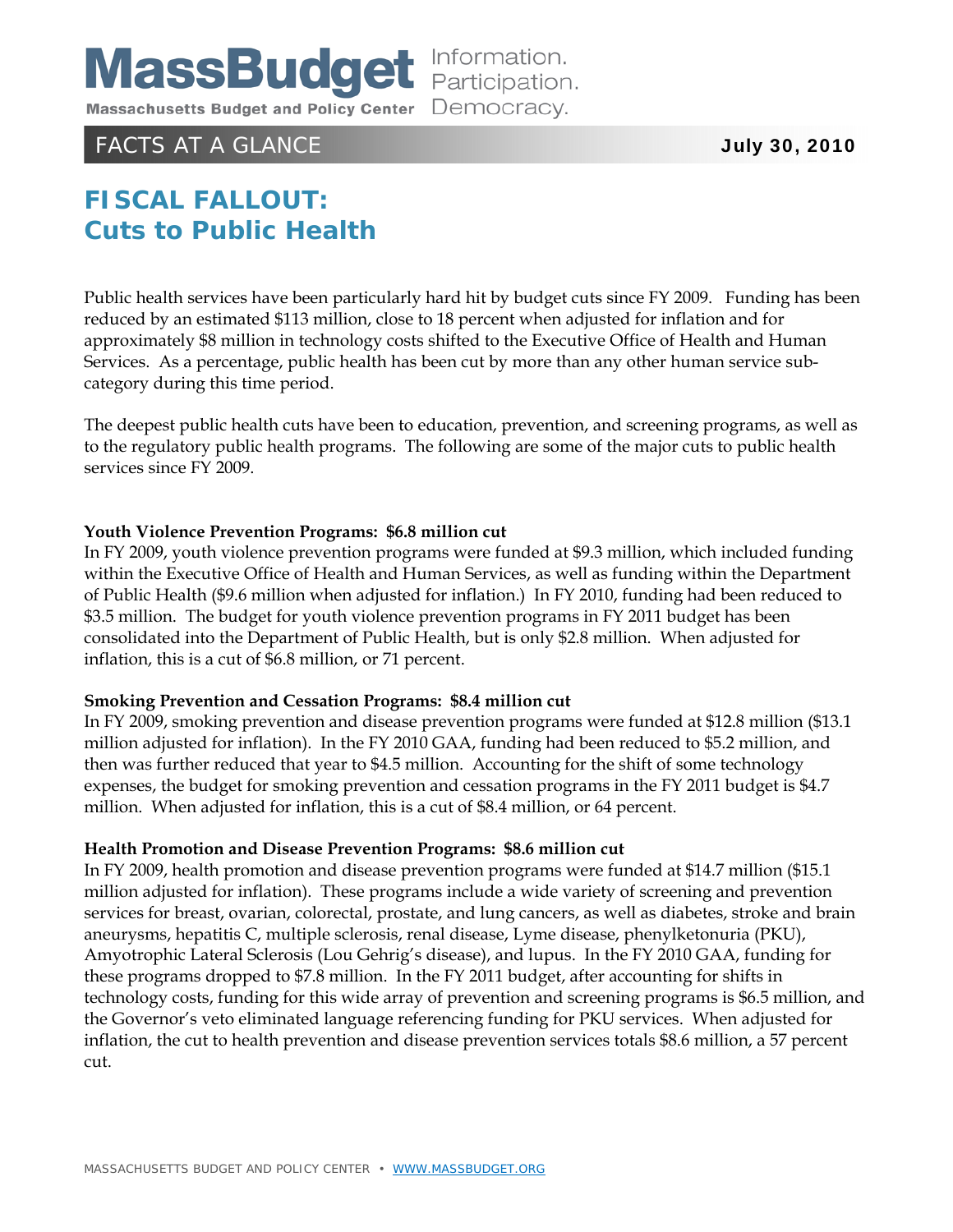#### **Teen Pregnancy Prevention Services: \$1.7 million cut**

In FY 2009, teen pregnancy prevention services received \$4.1 million (\$4.2 million adjusted for inflation). In the FY 2010 GAA, funding was cut to \$3.2 million, and in the FY 2011 budget, after accounting for shifts in technology costs, funding for teen pregnancy prevention programs is down to \$2.4 million. When adjusted for inflation, this is a cut of \$1.7 million or 41 percent.

#### **Family Health Services: \$3 million cut**

In FY 2009, family health services received \$7.6 million (\$7.8 million adjusted for inflation). In the FY 2011 budget, funding for family health services is \$4.8 million. When adjusted for inflation, this is a cut of \$3 million, or 38 percent.

#### **School Health Services: \$6.1 million cut**

In FY 2009, school health services received \$17.5 million (\$18 million when adjusted for inflation). In FY 2010, school health services were first cut to \$13.6 million in the initial budget, and then to \$11.9 million after mid-year 9C cuts. In the FY 2011 budget, funding for school health services is \$11.8 million. Adjusted for inflation, this is a cut of \$6.1 million, or 34 percent.

#### **Early Intervention Services: Estimated \$10.3 million cut**

In FY 2009, early intervention services received \$49.4 million. In FY 2010, a portion of early intervention costs were shifted into the MassHealth budget. Even adjusting for these shifts, the early intervention program was cut by more than \$4 million in FY 2010. In the FY 2011 budget, funding for these services for developmentally delayed infants and toddlers is \$24.9 million. Estimating for the impact of the shift of a portion of this funding into MassHealth, early intervention has been cut by approximately 20 percent since FY 2009. With these funding reductions, the program has been forced to place significant restrictions on eligibility for services.

#### **Academic Detailing: Program eliminated (\$514,000 cut)**

A new program, called "academic detailing" was created in FY 2009 to help control health care costs by providing physicians with information about the cost-effective use of prescription medications. Funding for this program was completely eliminated in FY 2010, but the Legislature hoped to restore some funding in FY 2011. After the Governor's vetoes, the FY 2011 did not contain any funding for this program.

#### **Shaken Baby Syndrome Prevention Services: Program eliminated (\$360,000 cut)**

A program to provide information about shaken baby syndrome was funded in FY 2009 at \$350,000 (\$360,000 when adjusted for inflation). This program was completely cut in the FY 2011 budget.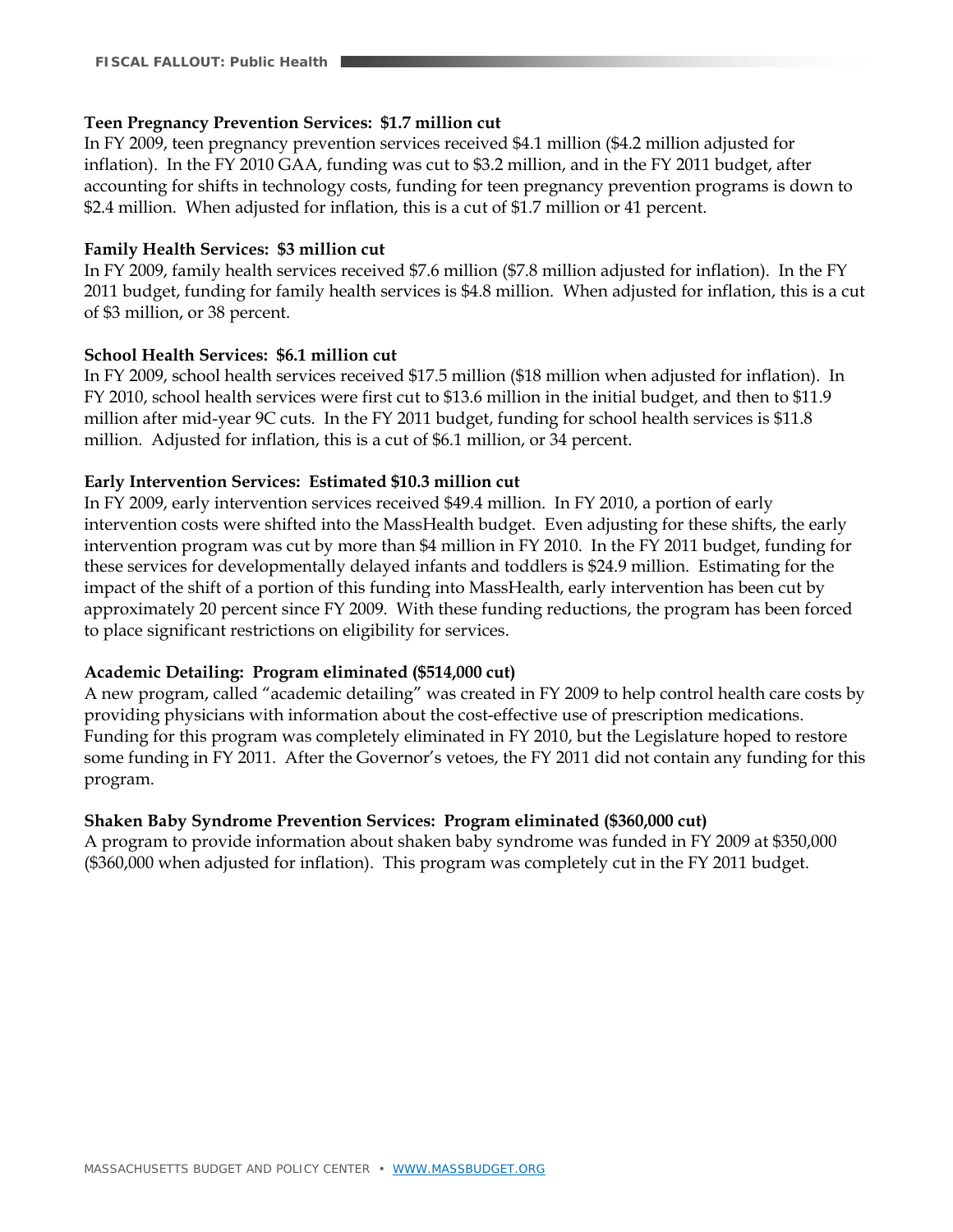

# FACTS AT A GLANCE **July 30, 2010**

# **FISCAL FALLOUT: Cuts to Mental Health**

In the FY 2009 GAA (General Appropriations Act), funding for mental health services was \$685.4 million. In FY 2011, funding is \$630.8 million. When adjusted for inflation, mental health services have been cut by approximately \$74 million, or 11 percent, since the beginning of FY 2009, taking into account that close to \$9 million of funding for information technology was taken out of the Department of Mental Health and moved into the Executive Office of Health and Human Services, starting in FY 2010. Even though the Commonwealth is continuing its efforts to shift mental health spending from facility-based care to community care, funding for community services has not been spared from the impact of the state fiscal crisis. Outlined below are some of the major cuts to mental health services since FY 2009.

#### **Children's Mental Health Services: \$6.6 million cut**

In FY 2009, mental health services for children and adolescents received \$76.2 million (\$78.4 million when adjusted for inflation). In FY 2010, children's mental health services were cut to \$72.2 million and by FY 2011, they had been cut again to \$71.8 million. This is a \$6.6 million cut when adjusted for inflation, or 8 percent. It is important to note, however, that a significant increase in mental health services for children starting in FY 2009 is now funded through the MassHealth program through what is known as the Children's Behavioral Health Initiative associated with the *Rosie D. v Romney* lawsuit. Funding for these services has increased over the past two years with the ramping up to full implementation of these screening and treatment services.

#### **Adult Mental Health Services: \$12.7 million cut**

In FY 2009, mental health services for adults received \$389 million (\$400.1 million when adjusted for inflation). Mid-year cuts to these services (9C cuts) reduced funding to \$356.7 million, and then in FY 2010 funding was partially restored – when adjusted for the shift of technology costs – to \$374 million. In FY 2011, the budget for adult mental health services is approximately \$387.4 million adjusted for technology. Adjusted for inflation, however, this represents a 3 percent cut from FY 2009 levels.

#### **Mental Health Facilities: \$48.6 million reduction**

In FY 2009, mental health facilities were funded at \$181.9 million (\$187.1 million when adjusted for inflation). While there has been a philosophical shift to moving away from facility-based care, support for community-based services has not been increased to make up for the cuts to facilities. Adjusting for technology costs, facility funding in FY 2011 is approximately \$138.4 million, a 26 percent drop from FY 2009 levels when adjusted for inflation.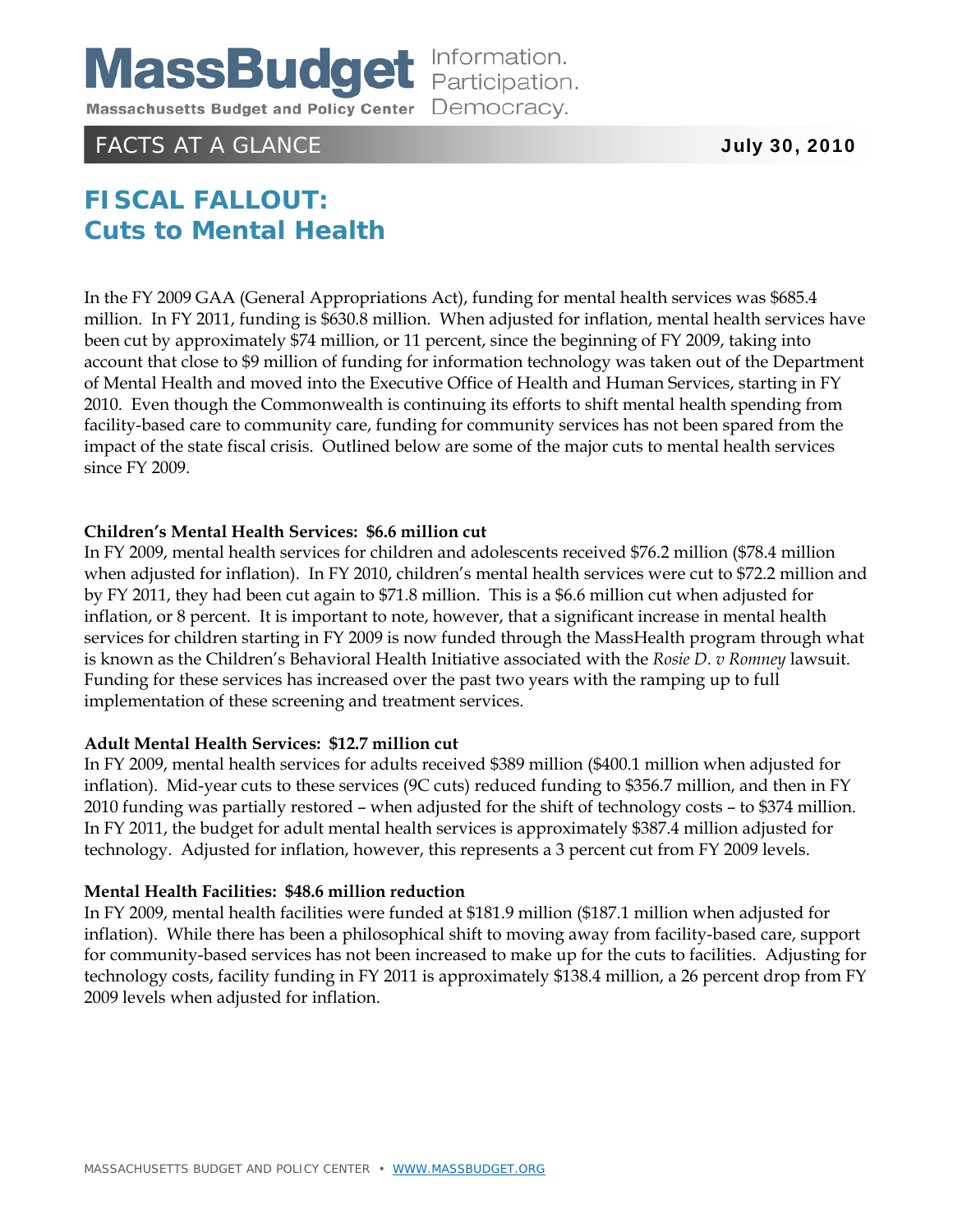

# FACTS AT A GLANCE **The CONTRACTS AT A GLANCE**  $\overline{J}$  and  $\overline{J}$  and  $\overline{J}$  and  $\overline{J}$  and  $\overline{J}$  and  $\overline{J}$  and  $\overline{J}$  and  $\overline{J}$  and  $\overline{J}$  and  $\overline{J}$  and  $\overline{J}$  and  $\overline{J}$  and  $\overline{J}$  and  $\overline{J}$

# **FISCAL FALLOUT: Cuts to Human Services**

Since the passage of the FY 2009 General Appropriations Act (GAA), state funding for human services has been reduced, despite increased demand for these services as families experience hardships as a result of the fiscal crisis. The FY 2009 GAA provided \$3.5 billion in total funding for human services. After accounting for approximately \$35 million in information technology transfers to the Executive Office of Health and Human Services, the FY 2010 GAA reduced Human Service appropriations to \$3.4 billion. Most recently, the FY 2011 budget reduced state funding even further, to \$3.3 billion. Since passage of the FY 2009 GAA, total state funding for human services has been cut by \$170 million. When adjusted for inflation, these cuts total close to \$269 million, representing a 7 percent reduction. Detailed below are some of the major cuts to human services programs, which include services for children and families, transitional assistance for low-income families, services to the adults with developmental disabilities, and other human services, since FY 2009.

#### **CHILDREN AND FAMILIES**

Since the FY 2009 GAA, state funding for the Department of Children and Families (DCF) and the constellation of services it delivers to protect children from abuse and neglect has steadily declined. The FY 2009 GAA provided \$836.5 million in total funding for these services. After accounting for some information technology transfers to the Executive Office of Health and Human Services, the FY 2010 GAA reduced these appropriations to \$792.1 million. The FY 2011 budget yielded more cuts, providing \$751.3 million in total funding. Since passage of the FY 2009 GAA, total state funding for DCF and the services it administers has been cut by \$85.1 million. When adjusted for inflation, these cuts total close to \$109 million, representing a 13 percent reduction.

#### **Services for Children and Families: \$34.4 million cut**

In total, the FY 2009 GAA provided \$313.8 million in funding for Services for Children and Families, which provides stabilization, unification, reunification, permanency, adoption, guardianship and foster care services. The FY 2010 GAA reduced this appropriation to \$299.2 million. The FY 2011 budget further reduced funding for these services to \$288.4 million, a cut of \$25.4 million or 8 percent. The FY 2011 budget funds these services through two distinct line items, Services for Children and Families and Family Support and Stabilization. Since these services were funded through one line item in FY 2009 and 2010, the two line items are combined in this analysis to allow for accurate funding comparison back to FY 2009. When adjusted for inflation, appropriation decreases for these services reveal deeper cuts totaling \$34.4 million, or 11 percent.

#### **Congregate (Group) Care Services: \$34.5 million cut**

The FY 2009 GAA provided \$229.6 million in funding for congregate care for children in DCF custody. The FY 2011 budget reduced this funding to \$201.6 million, a cut of \$28 million, or 12 percent. When adjusted for inflation, this represents a \$34.5 million, or 15 percent, cut from the FY 2009 GAA. **Services for People At-Risk for Domestic Violence: \$4 million cut**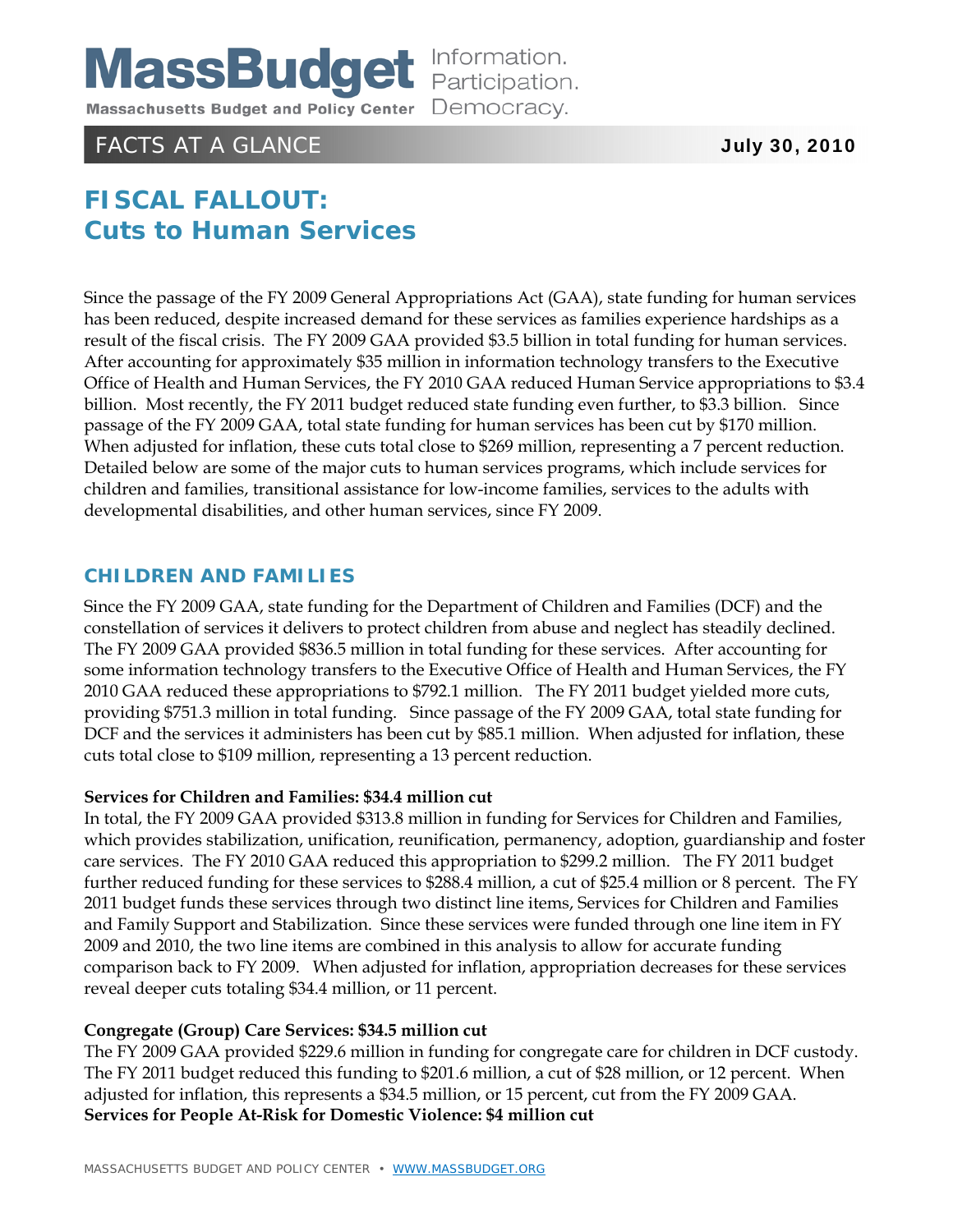The FY 2009 GAA provided \$23.5 million in funding for services for people at-risk for domestic violence. The FY 2011 budget reduced this funding to \$20.1 million, a cut of \$3.4 million, or 14 percent. When adjusted for inflation, this represents nearly a \$4 million, or 17 percent, cut from the FY 2009 GAA.

#### **Child Welfare Training Institute: \$1 million cut**

The FY 2009 GAA provided \$3 million in retained revenue funding for the Child Welfare Training Institute. The FY 2011 budget reduced this funding to \$2.1 million, a cut of approximately \$941,000. When adjusted for inflation, this represents nearly a \$1 million, or 33 percent, cut from the FY 2009 GAA.

### **DEVELOPMENTAL SERVICES**

#### **Community Day and Work Programs: \$17.6 million cut**

The FY 2009 GAA provided \$129.2 million in funding for Community Day and Work Programs for adults with developmental disabilities. These programs provide various supports to individuals to build and maintain their ability to participate in community activities by focusing on skill building and development and providing important employment support and training. The FY 2011 budget reduced this funding to \$115.3 million, a cut of close to \$14 million, or 11 percent. When adjusted for inflation, this represents a \$17.6 million, or 13 percent, cut from the FY 2009 GAA.

#### **Respite Services and Intensive Family Supports: \$12.7 million cut**

The FY 2009 GAA provided \$56.1 million in funding for respite and intensive family support services. This line item funds a variety of support services which provide a safety net for families with both children and adults with developmental disabilities. Services range from short-term respite care, support groups, as well as integrated summer camps and after school care. The FY 2011 budget reduced this funding to \$45 million, a cut of \$11.1 million, or 20 percent. When adjusted for inflation, this represents a \$12.7 million, or 22 percent, cut from the FY 2009 GAA.

#### **Transitional Services for Adults (Turning 22): \$2.9 million cut**

The FY 2009 GAA provided \$7.7 million in funding to transitional planning and support for young adults with severe disabilities as they leave special education and transition into the adult service system. The FY 2011 budget reduced this funding to \$5 million, a cut \$2.7 million, or 35 percent. When adjusted for inflation, this represents a \$2.9 million, or 37 percent, cut from the FY 2009 GAA.

#### **Community Transportation Services: \$2.9 million cut**

The FY 2009 GAA provided \$14.1 million in funding for community transportation services enable DDS clients with developmental disabilities to get to paid jobs and other required services. The FY 2011 budget reduced this funding to \$11.6 million, a cut of \$2.5 million, or 18 percent. When adjusted for inflation, this represents a \$2.9 million, or 20 percent, cut from the FY 2009 GAA.

### **ELDER SERVICES**

#### **Elder Home Care: \$21.7 million cut**

Since the beginning of FY 2009, elder home care has been cut by 14 percent, when adjusted for inflation. With this reduced funding, approximately 2,500 fewer frail elders each month are able to receive the community-based long term care services that allow them to stay in their homes. At one point, there was hope that a waiting list for services might be reduced or eliminated. Instead, there are now more than 2,700 elders each month on a waiting list for home care.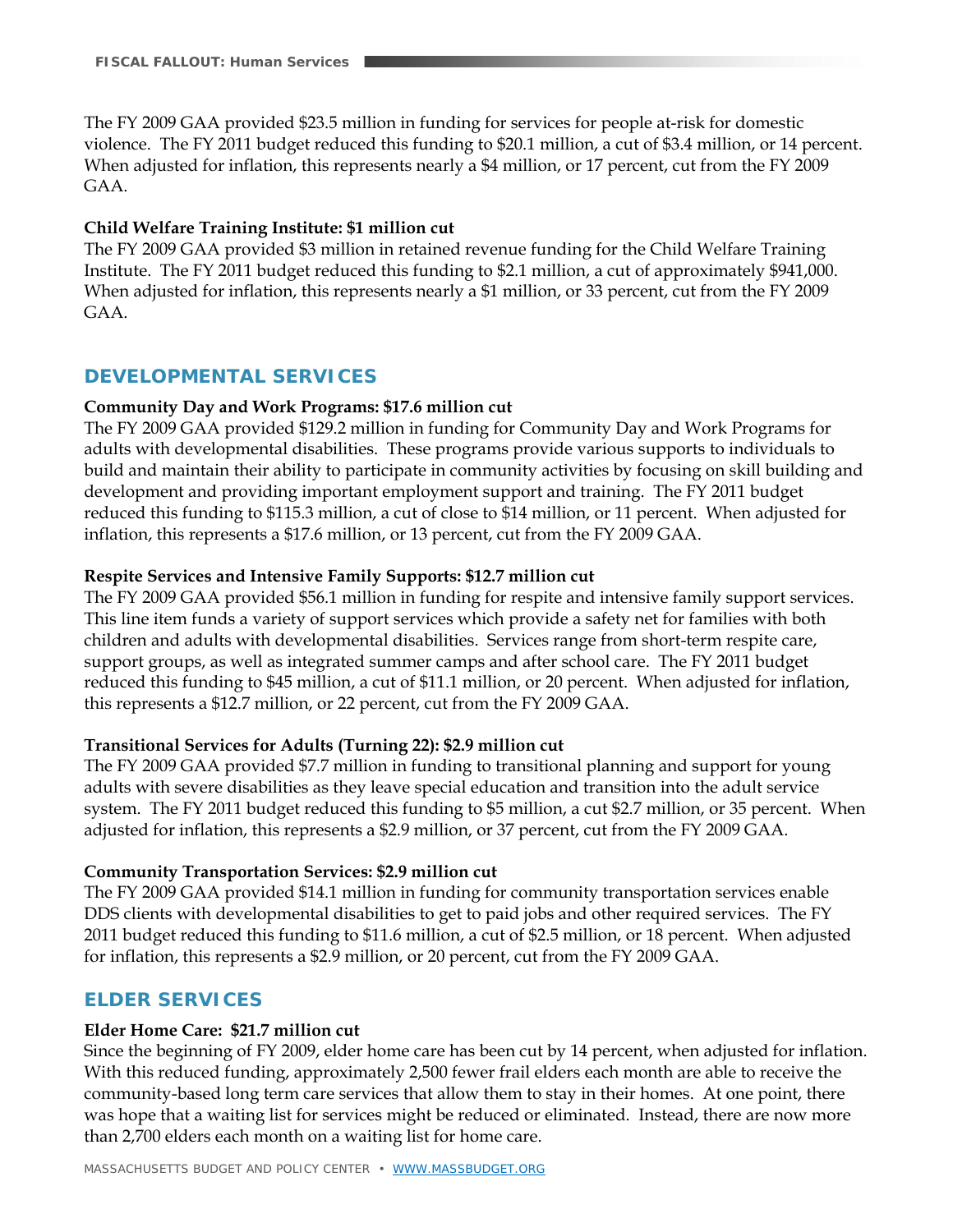#### **Elder Protective Services: \$1.5 million cut**

The FY 2009 GAA provided \$16.2 million for services to protect vulnerable elders from neglect and abuse. In FY 2010, elder protective services were reduced by \$1 million through the Governor's 9C cuts, and in the FY 2011 budget funding has been further reduced to \$15.3 million. After adjusting for inflation, this is a \$1.5 million, or 9 percent, cut since FY 2009. This reduction in funding means that more cases of elder abuse will go uninvestigated and unserved, that more elders are at risk of financial exploitation, and that fewer guardians could be granted to the Commonwealth's most vulnerable elders.

#### **Elder Housing Programs: \$1.8 million cut**

The FY 2009 GAA provided \$3.2 million for elder housing programs, including support for congregate housing. The FY 2011 budget reduces funding to \$1.5 million, which includes the elimination of a program for homeless elders (funded at \$450,000 in nominal dollars in FY 2009). After adjusting for inflation, this is a \$1.8 million, or 55 percent, cut since FY 2009.

#### **Councils on Aging: \$957,000 cut**

The FY 2009 GAA appropriated \$8.6 million for councils on aging. These locally-based programs provide a wide variety of recreational and support services to elders in the community. In the FY 2011 budget, this funding has been reduced to \$7.9 million. When adjusted for inflation, councils on aging have been cut by \$957,000, or 11 percent, since the beginning of FY 2009. .

#### **Geriatric Mental Health; Family Caregivers: Programs eliminated (\$225,000 and \$250,000 cut)**

Geriatric mental health services, which received \$225,000 in the FY 2009 GAA, and the family caregivers program, which received \$250,000 in the FY 2009 GAA, have been completely eliminated in the FY 2011 budget.

### **TRANSITIONAL ASSISTANCE**

#### **Employment Services Program (ESP): \$20.4 million cut**

The FY 2009 GAA provided a total of \$34.7 million in funding for ESP, a program designed to assist TAFDC clients in obtaining jobs by providing skills-building, education and training, and job placement services. ESP has been primarily funded through two budget line items. The first is a direct appropriation for the administration of ESP by the Department of Transitional Assistance, and the second is referred to as 'retained revenue' line item. In FY 2011, the direct appropriation for ESP was reduced and the retained revenue line item was eliminated altogether. After accounting for some information technology transfers to the Executive Office of Health and Human Services, the FY 2011 budget reduced funding for this program to \$15.3 million, a cut of \$19.4 million. When adjusted for inflation, FY 2011 budget levels represent a \$20.4 million, or 57 percent, cut when compared to the FY 2009 GAA.

#### **Supplemental Nutritional Program: Eliminated (\$1.2 million cut)**

The FY 2009 GAA provided \$1.2 million in funding for the Supplemental Nutritional Program, a small nutritional benefit program for working families which supplements the federal Supplemental Nutrition Assistance Program (SNAP) program. The FY 2011 budget eliminates funding for this program altogether.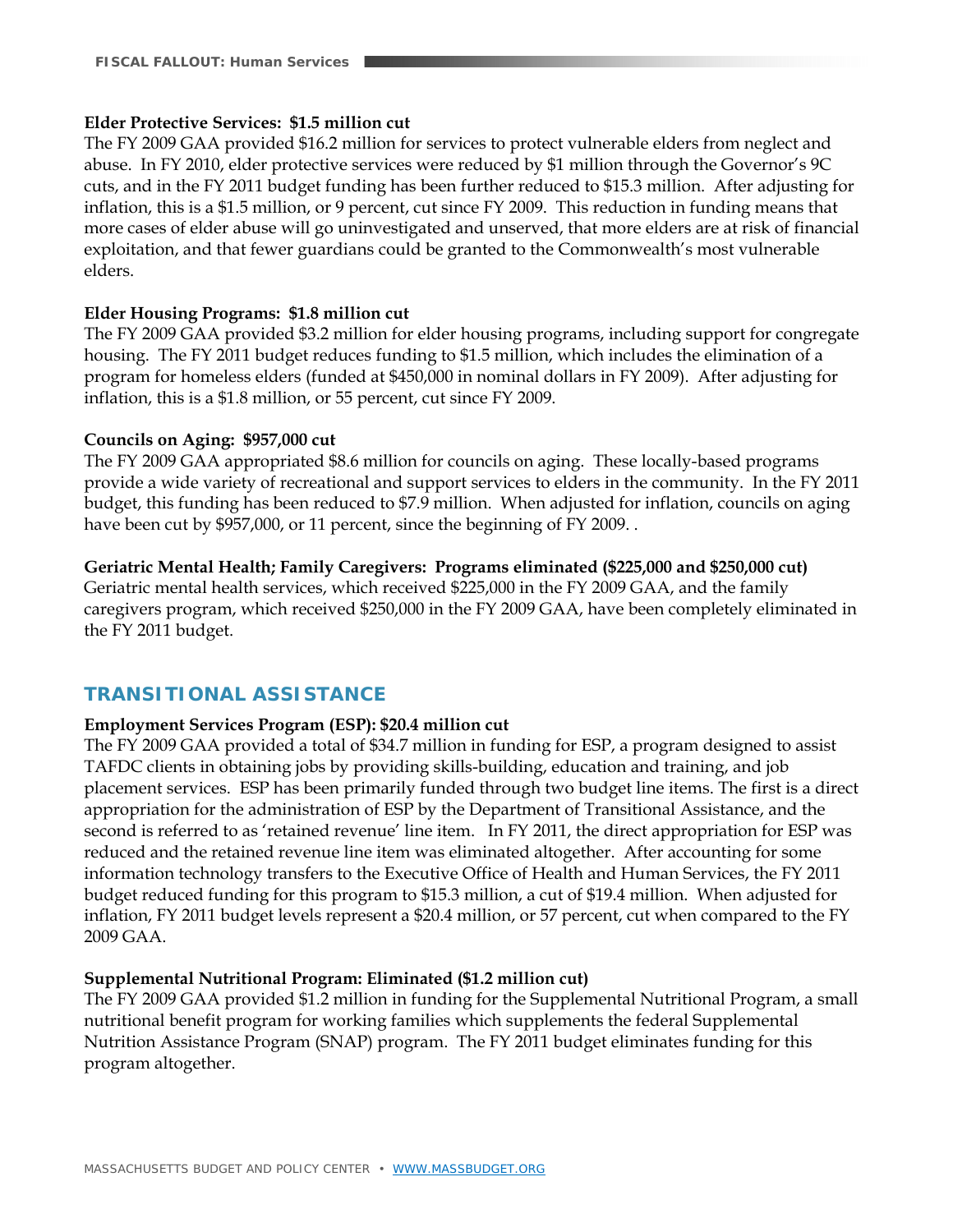### **OTHER HUMAN SERVICES**

"Other Human Services" includes numerous departments and services, such as the Department of Youth Services (DYS), services for Veterans, the Massachusetts Commission for the Blind, the Massachusetts Rehabilitation Commission, and the Massachusetts Commission for the Deaf and Hard of Hearing. Some specific services which have received significant state budget cuts since the start of FY 2009 are included below.

#### **Department of Youth Services and Related Programs: \$21.8 million cut**

The FY 2009 GAA provided \$163.1 million in funding for the Department of Youth Services (DYS) and the programs it provides for youth. These services include support and assessment services, residential services, and salaries for teachers educating youth in the custody of DYS. After accounting for some information technology transfers to the Executive Office of Health and Human Services, the FY 2011 budget reduced funding for DYS and related services to \$145.9 million, a cut of approximately \$17.2 million. When adjusted for inflation, this represents a \$21.8 million, or 13 percent, cut from the FY 2009 GAA.

#### **Home Care for the Multi-Disabled: \$1.7 million cut**

The FY 2009 GAA provided \$5.9 million in funding for Home Care for the Multi-Disabled. The FY 2011 budget reduced this funding to \$4.4 million, a cut of approximately \$1.5 million. When adjusted for inflation, this represents a \$1.7 million, or 28 percent, cut from the FY 2009 GAA.

#### **Employment Services for the Severely Disabled: \$6.3 million cut**

The FY 2009 GAA provided \$8.6 million in funding for employment assistance and vocational evaluation services for adults with severe disabilities. The FY 2011 budget reduced this funding to \$2.5 million, a cut of approximately \$6.1 million. When adjusted for inflation, this represents a \$6.3 million, or 72 percent, cut from the FY 2009 GAA.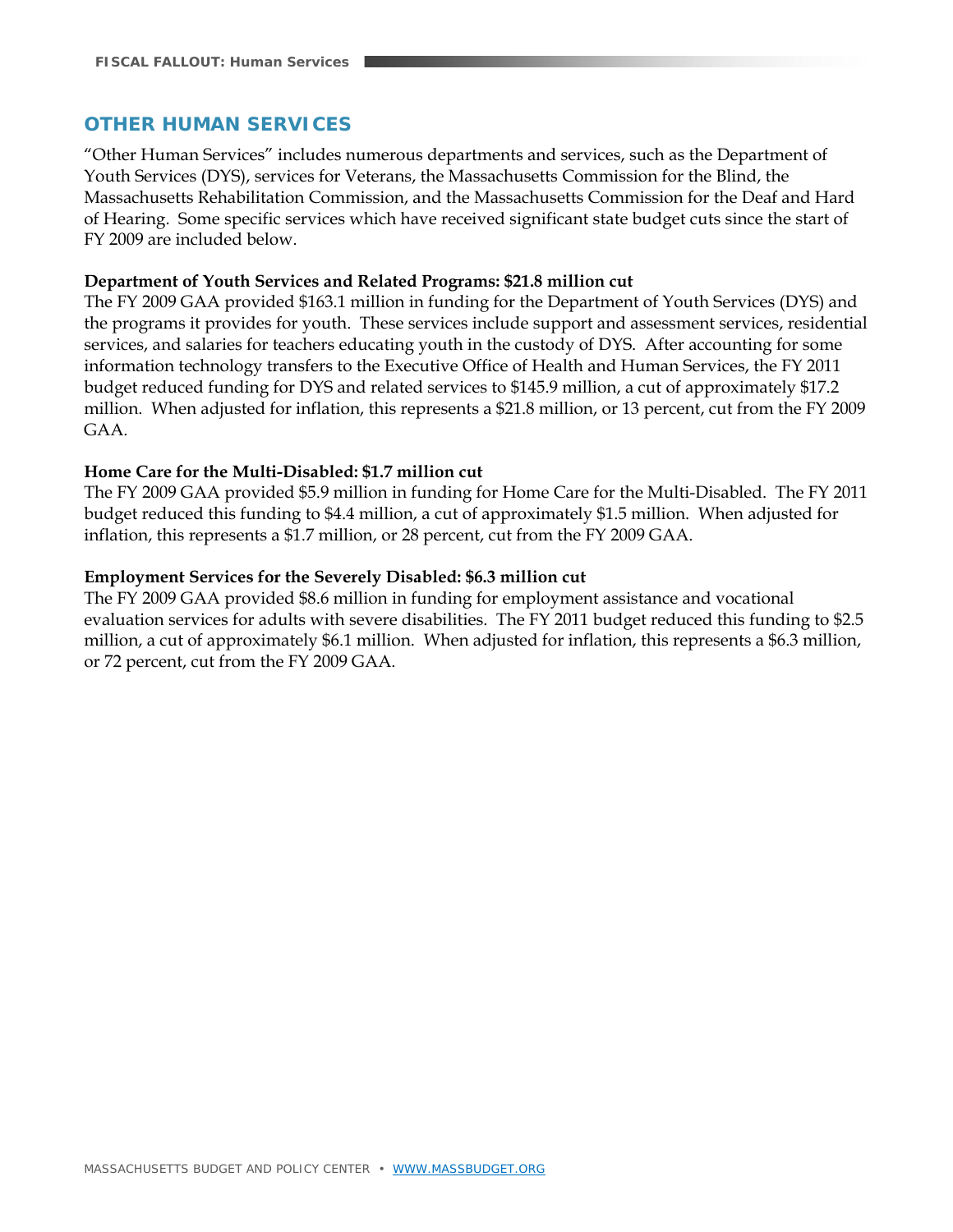# FACTS AT A GLANCE **The CONTRACTS AT A GLANCE**  $\overline{J}$  and  $\overline{J}$  and  $\overline{J}$  and  $\overline{J}$  and  $\overline{J}$  and  $\overline{J}$  and  $\overline{J}$  and  $\overline{J}$  and  $\overline{J}$  and  $\overline{J}$  and  $\overline{J}$  and  $\overline{J}$  and  $\overline{J}$  and  $\overline{J}$

# **FISCAL FALLOUT: Cuts to Housing**

Since the Homelessness Commission issued a report in December 2007 outlining a strategy to reduce homelessness in the near term and ultimately end homelessness in the state altogether, the budget for housing programs has focused on supporting the state's aims to find permanent housing for homeless families. While the Legislature and Governor have tried to protect state housing services, the fiscal crisis has affected funding for several key state housing programs.

Between FY 2009 and FY 2011, housing programs have experienced an increase in costs due to rising demand for services. As the fiscal crisis persisted, and unemployment continued to rise, an increasing number of people became at risk for homelessness. To address these rising costs, the state implemented cuts, both by directly cutting funding for some programs, and by restricting eligibility to reduce cost growth in others. The FY 2011 budget provides \$274.5 million. This funding level reflects significant cuts as described below. This analysis takes into account approximately \$2.1 million in funding that was shifted between line items in an effort to consolidate information technology costs.

#### **Massachusetts Rental Voucher Program (MRVP): \$791,000 cut**

MRVP provides over 5,200 housing vouchers to low-income renters who earn on average \$11,000 per year. 1 The FY 2009 GAA provided \$33 million for MRVP, from which the Governor made \$2.5 million in 9C cuts. The FY 2011 budget provides MRVP with \$33.2 million. This may not be enough money to fund current voucher holders through the full fiscal year and will prevent DHCD from issuing any new vouchers. After adjusting for inflation, funding for MRVP has fallen by \$791,000 or 2 percent, below the FY 2009 GAA.

#### **Residential Assistance for Families in Transition (RAFT): \$5.4 million cut**

RAFT provides one-time housing assistance to families who are homeless or are at risk of becoming homeless. The FY 2009 GAA provided RAFT with \$5.5 million. The Federal Recovery Act provided \$44.8 million in temporary funds for services similar to those provided by RAFT. Because these recovery dollars were used to fill some of the gap in services (though it was outside the RAFT program itself), the Governor shifted funding from RAFT to MRVP. The FY 2011 budget provides \$260,000 for RAFT. When the federal recovery money is spent by February of 2011, the state will have to determine how it will fund RAFT in the future. After adjusting for inflation, funding for RAFT has fallen \$5.4 million, or 95 percent, below the FY 2009 GAA.

#### **Subsidies for Public Housing Authorities: \$5.9 million cut**

The FY 2009 GAA provided \$66.5 million for the state's 234 housing authorities. This funding subsidizes the rent of low-income tenants and provides money for maintenance of public housing. The FY 2011 budget provides \$62.5 million for these subsidies. After adjusting for inflation, state assistance to public housing authorities has fallen \$5.9 million, or 9 percent, below the FY 2009 GAA.

-

<sup>&</sup>lt;sup>1</sup> Mobile-based vouchers tend to be more expensive than project-based vouchers since the projects tend to collect other subsidies. See Verrilli, Ann "The Massachusetts Rental Voucher Programs: Maintaining the State's Primary Homelessness Prevention Tool", CHAPA Briefing Paper, June 2009 Available at: http://www.chapa.org/files/f\_1245275008MRVPreportJune09FINAL.pdf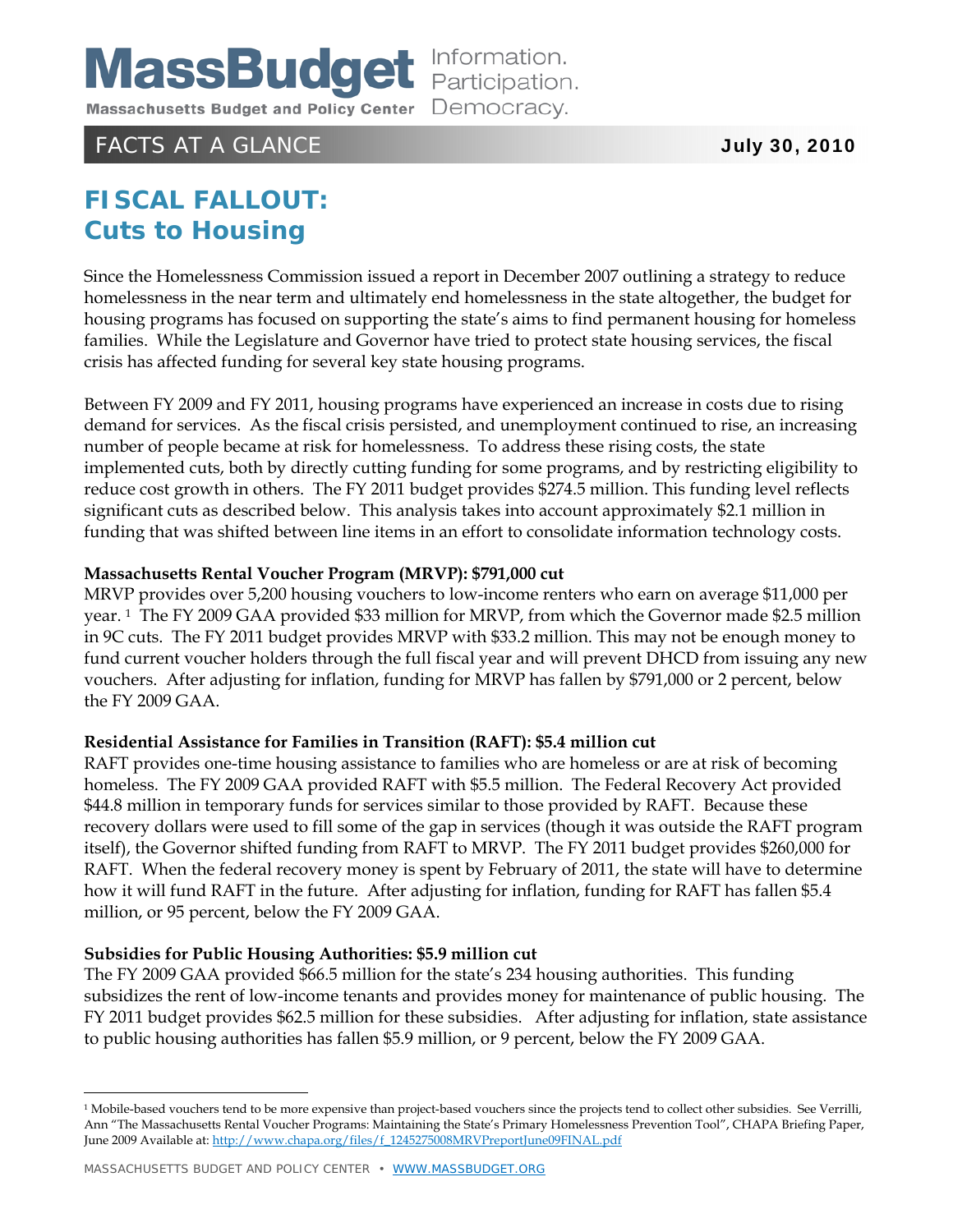

# FACTS AT A GLANCE **The CONTRACTS AT A GLANCE**  $\overline{J}$  and  $\overline{J}$  and  $\overline{J}$  and  $\overline{J}$  and  $\overline{J}$  and  $\overline{J}$  and  $\overline{J}$  and  $\overline{J}$  and  $\overline{J}$  and  $\overline{J}$  and  $\overline{J}$  and  $\overline{J}$  and  $\overline{J}$  and  $\overline{J}$

# **FISCAL FALLOUT: Cuts to Economic Development and Workforce & Labor**

Since the passage of the FY 2009 General Appropriations Act (GAA), funding for economic development and workforce and labor programs have experienced an overall decline in funding. As a means of reducing the state's share of funding for certain programs, the Governor has sought outside support from a variety of agencies and quasi-public entities to make up some of the budget gaps. For some other programs, funding was moved 'off budget,' meaning that funding is provided outside of the state's general fund. Finally, during this time some funding was shifted between line items in an effort to consolidate information technology costs. While these changes make it difficult to quantify the exact amount of funding cuts since the onset of the fiscal crisis—an estimate is roughly \$75 million some of the major cuts to individual programs are detailed below.

### **ECONOMIC DEVELOPMENT**

#### **Regional Tourism Councils: \$7.3 million cut**

In the FY 2009 GAA, the state's 13 Regional Tourism were funded at \$9 million. This funding had been reduced in FY 2009 through the Governor's 9C cuts (\$500,000 cut) and began FY 2010 with reduced funding of \$4.5 million. The Governor then cut another \$2.3 million in FY 2010. In the FY 2011 budget, this funding has been reduced to just \$2 million. When adjusted for inflation, this represents a \$7.3 million, or 78 percent, reduction since FY 2009.

#### **Individual Training Grants: \$10.6 million cut**

Funding for these grants administered by the Massachusetts Service Alliance was at \$11 million in the FY 2009 GAA. These grants support a variety of workforce training and community development initiatives across the state. During FY 2009, the Governor had cut funding for these grants by \$8.2 million to \$2.8 million, or 25 percent, of its original funding. Funding was further reduced in the FY 2010 GAA to \$750,000. The FY 2011 budget maintains this level of funding. When adjusted for inflation, state funding for individual training grants has been reduced by \$10.6 million, or 93 percent.

#### **Massachusetts Office of Business Development: \$2.4 million cut**

The Massachusetts Office of Business Development (MOBD), which provides assistance to business to create jobs and promote private investment in the state, was funded at \$3.8 million in the FY 2009 GAA. By the FY 2010 GAA, funding had been reduced by 37 percent to \$2.4 million, after taking account shifts in information technology costs. Through the Governor's FY 2010 9C cuts, funding for MOBD was decreased by another \$901,000. In the FY 2011 budget, MOBD is provided \$1.4 million. When adjusted for inflation, this is a \$2.4 million, or 62 percent, cut in funding. At the same time that state funding for MOBD has decreased due to budget constraints, state spending on tax expenditures related to economic development has increased. These tax expenditures, unlike budget appropriations, continue year-to-year without reauthorization. Thus, they are not scrutinized to ensure that they are an effective use of the state's resources. Between FY 2008 and FY 2010, state spending on economic development tax expenditures has increased by \$150 million, or almost 10 percent. Thus, while the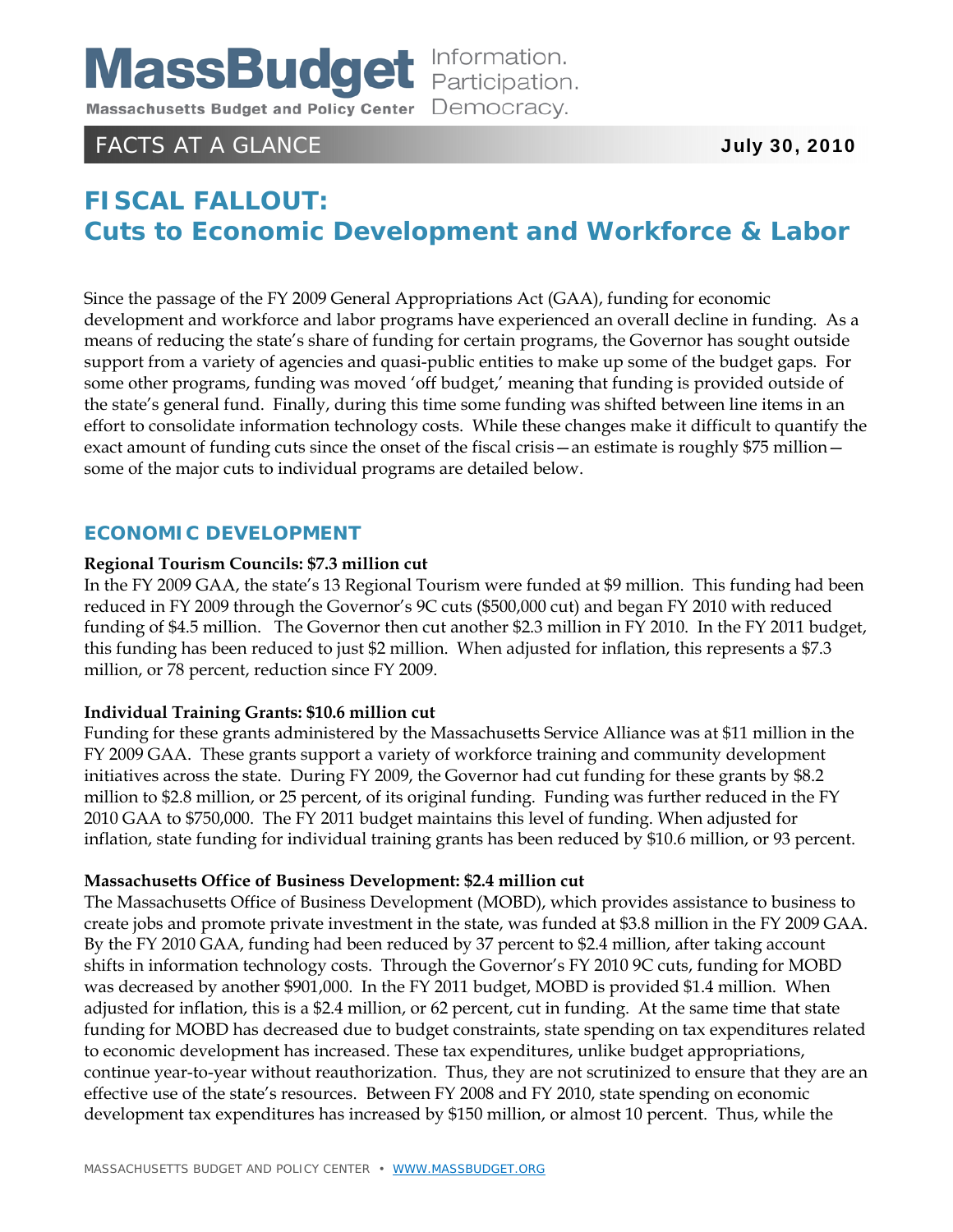state has decreased appropriations for MOBD for generating jobs and economic development, it has increased reliance on tax incentives for the similar purposes.

#### **Massachusetts Manufacturing Extension Partnership: \$1.1 million cut**

In the FY 2009 GAA, the Massachusetts Manufacturing Extension Partnership (MEP) was funded at \$1.4 million. Funding was reduced to \$900,000 after the Governor's 9C cuts. The FY 2010 GAA funded the MEP at \$450,000, which was reduced to \$325,000 by the end of the fiscal year. The FY 2011 budget maintains this level of funding, which is an overall cut of \$1.1 million since FY 2009, or 77 percent, after adjusting for inflation.

#### **WORKFORCE & LABOR**

#### **Extended Care Career Ladder Initiative: Funding eliminated (\$1.5 million cut)**

In the FY 2009 GAA, the Extended Care Career Ladder Initiative (ECCLI), which provides assistance to employers for education and training for direct-care workers, was funded at \$1.5 million. Through FY 2009 9C cuts, funding had been reduced to \$450,000, and in the FY 2010 GAA funding had been eliminated completely. The FY 2011 budget also does not fund this program. The program is currently unable to accept new grant applications due to this elimination of funding. The Commonwealth Corporation, which coordinates ECCLI, reports that 172 nursing facilities and home care agencies have participated in the program. In addition, 9,000 workers have participated in an ECCLI-funded class since 2000, with an average wage increase of \$0.53 per hour.<sup>1</sup>

#### **One-Stop Career Centers: \$597,000 cut**

 The FY 2009 GAA provided \$5.5 million for the state's 37 One-Stop Career Centers, which provide job placement and job training services. In FY 2010, One-Stop Career Centers received \$441,000 less in funding, after taking into account shifts in information technology costs. The FY 2011 budget maintains this cut, providing \$5.1 million. After adjusting for inflation, this is an 11 percent, or \$597,000 cut in funding since FY 2009. Thousands of workers have benefited from the services provided by the One-Stop Career Centers—the three Centers in Boston alone served almost 18,000 customers in FY 2007. A 12 percent decrease in funding would create constraints for the Centers at a time when job placement and training are critical services for unemployed workers.2

#### **Apprentice Training Program: \$123,000 cut**

The Apprentice Training Program was provided \$445,000 in the FY 2009 GAA. By the FY 2010 GAA, funding had dropped to \$443,000, after taking into account shifts in information technology costs. The FY 2011 budget provides even less funding, \$333,000. When adjusted for inflation, this is a \$123,000, or 27 percent, decrease.

 $\overline{a}$ 1 Commonwealth Corporation. http://www.commcorp.org/eccli/outcomes.html

<sup>2</sup> Boston Private Industry Council. "Career Center Charter Review Report." April 2008. http://www.bostonpic.org/resources/career-centercharter-review-report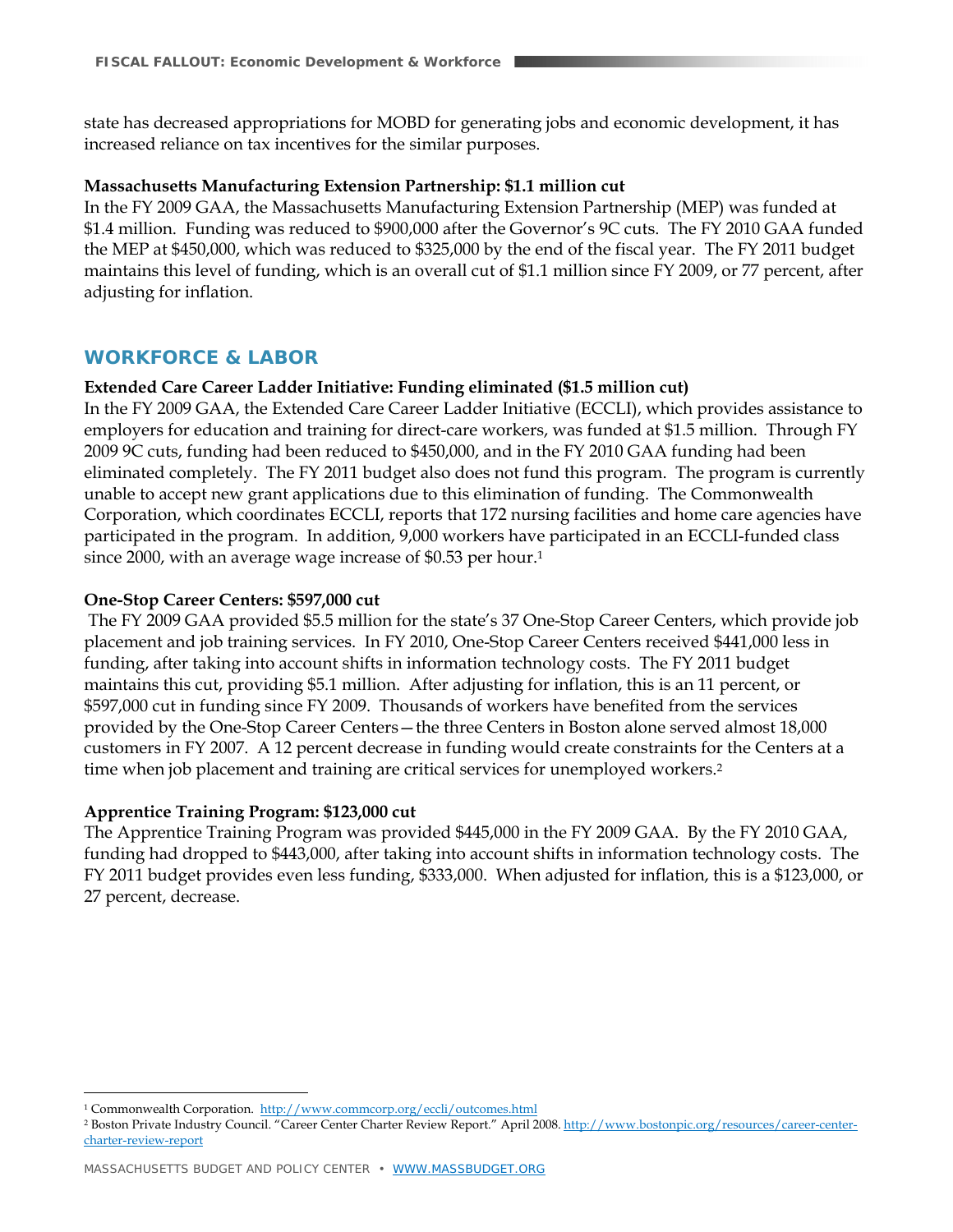

# FACTS AT A GLANCE **July 30, 2010**

# **FISCAL FALLOUT: Cuts to Law & Public Safety**

Many accounts in the Law and Public Safety category have seen large decreases in funding from the FY 2009 GAA(General Appropriations Act) to the FY 2011 budget. Many accounts in this category also have undergone significant administrative changes during this period. Funding for most state court accounts was consolidated and seven of the fourteen county sheriffs' departments had their funding brought "on budget" for the first time. In addition to these changes, some funding was shifted between accounts in an effort to consolidate information technology costs. As a result of these administrative changes, determining net decreases or increases in funding in some of these areas can be challenging. Where it is possible to track these changes, however, it is clear that many of these consolidated accounts – as well as individual accounts that have not undergone consolidation – were subject to heavy cuts. The following are among the most significant of these cuts, either by dollar amount or percent decline.

### **COURTS AND LEGAL ASSISTANCE**

#### **Trial Court accounts: \$24.8 million cut**

The Trial Court accounts were funded at \$267.7 million in the FY 2009 GAA. After consolidation, in the FY 2011 budget the Trial Court accounts received \$250.5 million, a cut of \$17.2 million. Adjusted for inflation, this is actually a cut of \$24.8 million, or 9 percent.

#### **District Courts**: **\$8.9 million cut**

District Courts were funded at \$40.7 million in the FY 2009 GAA. After consolidation, in the FY 2011 budget the District Court received \$32.9 million, a cut of \$7.8 million. Adjusted for inflation, this is actually a cut of \$8.9 million, or 21 percent.

#### **Probate and Family Courts: \$5.6 million cut**

Probate and Family Courts were funded at \$22 million in the FY 2009 GAA. After consolidation, in the FY 2011 budget the Family and Probate Court received \$17.1 million, a cut of \$5 million. Adjusted for inflation, this is actually a cut of \$5.6 million, or 25 percent.

#### **Superior Courts: \$5.1 million cut**

Superior Courts were funded at \$24.3 million in the FY 2009 GAA. After consolidation, in the FY 2011 budget the Superior Court received \$20 million, a cut of \$4.4 million. Adjusted for inflation, this is actually a cut of \$5.1 million, or 20 percent.

#### **Juvenile Courts: \$3.5 million cut**

Juvenile Courts were funded at \$12.2 million in the FY 2009 GAA. After consolidation, in the FY 2011 budget the Juvenile Court received \$9.1 million, a cut of \$3.1 million. Adjusted for inflation, this is actually a cut of \$3.5 million, or 28 percent.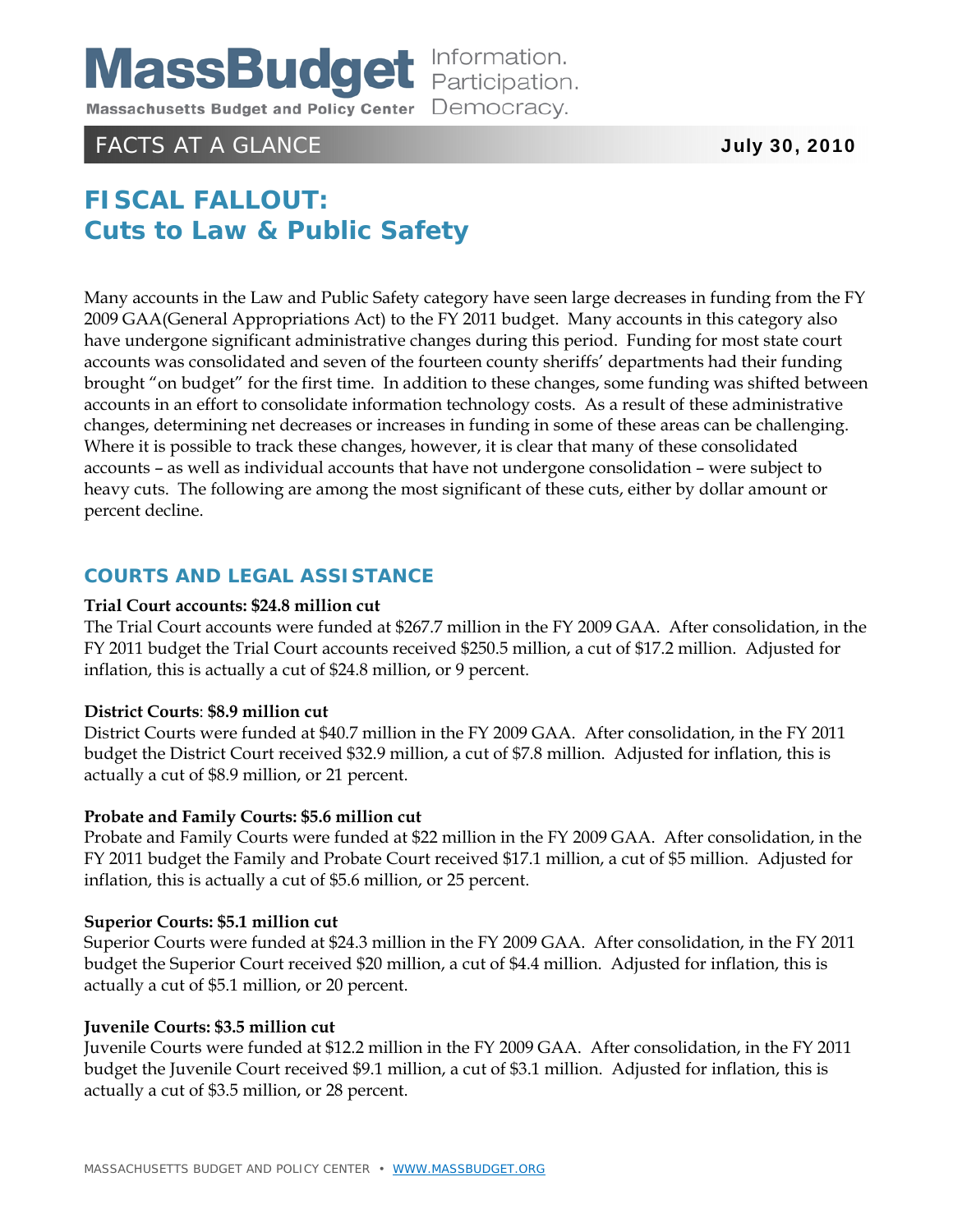#### **Salaries of justices throughout the court system: \$3.0 million cut**

Salaries of justices throughout the court system (including the Trial Court, District Courts, Probate and Family Courts, Land Court, Boston Municipal Court, Housing Court, and Juvenile Court) were funded at \$50.7 million in the FY 2009 GAA. After consolidation, in the FY 2011 budget the salaries for court justices were funded at \$49.1 million, a cut of \$1.5 million. Adjusted for inflation, this is actually a cut of \$3 million, or 6 percent.

#### **Boston Municipal Courts**: **\$2.1 million cut**

Boston Municipal Courts were funded at \$8 million in the FY 2009 GAA. After consolidation, in the FY 2011 budget the Boston Municipal Court received \$6.1 million, a cut of \$1.9 million. Adjusted for inflation, this is actually a cut of \$2.1 million, or 26 percent.

#### **Appeals Court: \$1.4 million cut**

The Appeals Court was funded at \$11.6 million in the FY 2009 GAA. In the FY 2011 budget the Appeals Court received \$10.5 million, a cut of \$1.1 million. Adjusted for inflation, this is actually a cut of \$1.4 million, or 12 percent.

#### **Housing Courts: \$985,000 cut**

Housing Courts were funded at \$4.5 million in the FY 2009 GAA. After consolidation, in the FY 2011 budget the Housing Court received \$3.6 million, a cut of \$858,000. Adjusted for inflation, this is actually a cut of \$985,000, or 22 percent.

#### **Land Court**: **\$505,000 cut**

The Land Court was funded at \$2.5 million in the FY 2009 GAA. In the FY 2011 budget the Land Court received \$2 million, a cut of \$435,000. Adjusted for inflation, this is actually a cut of \$505,000, or 20 percent.

#### **LAW ENFORCEMENT**

#### **Quinn Bill: \$46.6 million cut**

The Quinn Bill, a program that offers salary enhancements to police officers who acquire advanced degrees, was funded at \$50.2 million in the FY 2009 GAA. In the FY 2011 budget, this funding was reduced to \$5 million, a cut of \$45.2 million. Adjusted for inflation, this is actually a cut of \$46.6 million, or 90 percent.

#### **Department of State Police Operations: \$27.4 million cut**

The Department of State Police Operations was funded at \$256.8 million in the FY 2009 GAA. After accounting for some shifts in information technology costs, in the FY 2011 budget it is funded at \$236.6 million, a cut of \$20.2 million. Adjusted for inflation, this is actually a cut of \$27.4 million, or 10 percent.

#### **Shannon Grants: \$8.9 million cut**

Gang violence prevention grants (Shannon Grants) were funded at \$13 million in the FY 2009 GAA. This funding was reduced to \$4.5 million in the FY 2011 budget, a cut of \$8.5 million. Adjusted for inflation, this is actually a cut of \$8.9 million, or 66 percent.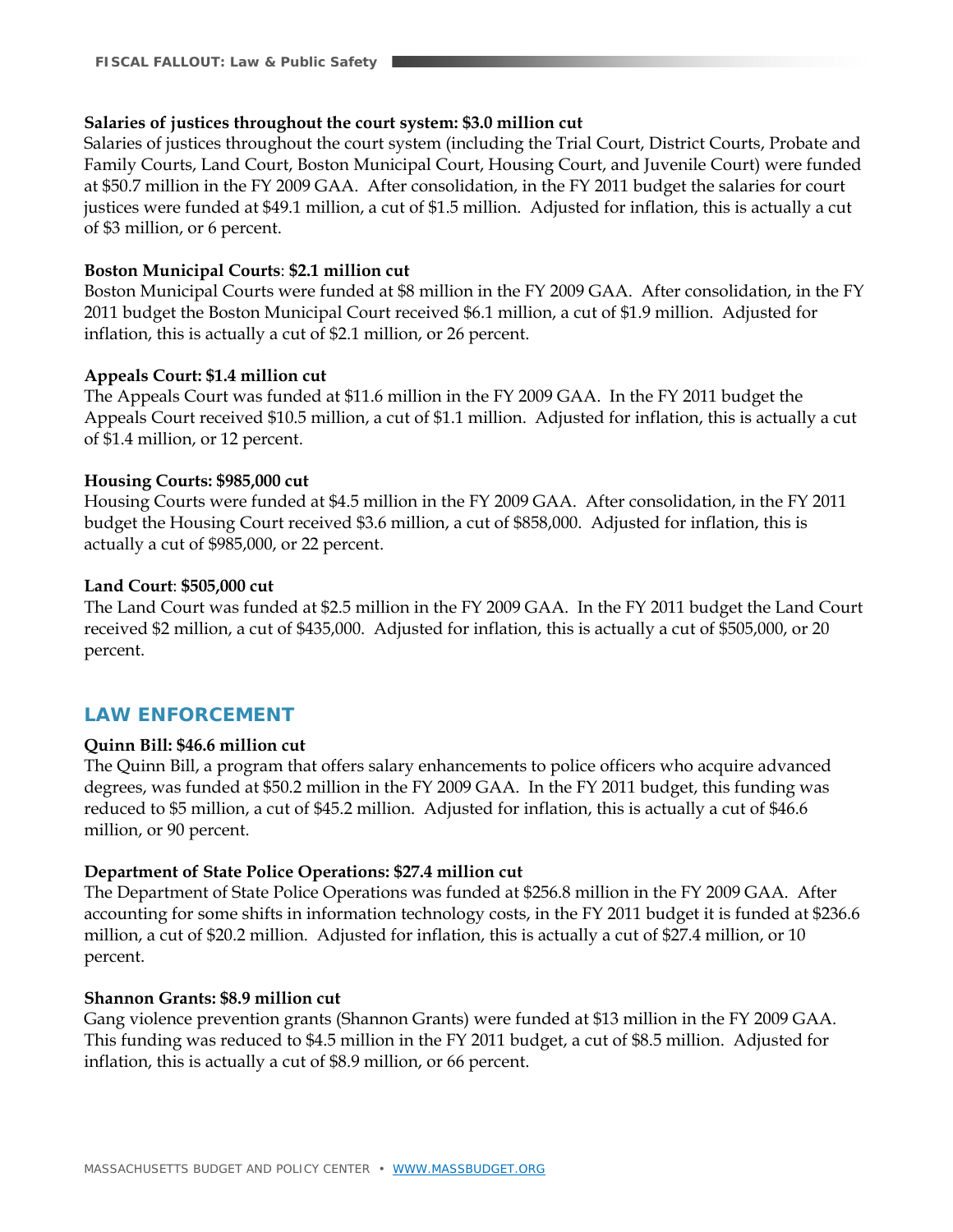#### **State Police Crime Laboratory: \$3.6 million cut**

The State Police Crime Laboratory was funded at \$16.7 million in the FY 2009 GAA. After accounting for shifts in information technology costs, in the FY 2011 budget it is funded at \$13.6 million, a cut of \$3.1 million. Adjusted for inflation, this is actually a cut of \$3.6 million, or 21 percent.

#### **Office of the Chief Medical Examiner: \$1.2 million**

The Office of the Chief Medical Examiner was funded at \$10.0 million in the FY 2009 GAA. After accounting for shifts in information technology costs, in the FY 2011 budget it is funded at \$9.2 million, a cut of \$760,000. Adjusted for inflation, this is actually a cut of \$1.1 million, or 9 percent.

#### **Sex Offender Registry Board: \$1.1 million**

The State Police Crime Laboratory was funded at \$4.9 million in the FY 2009 GAA. After accounting for shifts in information technology costs, in the FY 2011 budget it is funded at \$3.9 million, a cut of approximately \$1 million. Adjusted for inflation, this is actually a cut of \$1.1 million, or 22 percent.

### **PRISONS, PROBATIONS, & PAROLE**

#### **Department of Correction Facility Operations: \$43.9 million cut**

The Department of Correction Facility Operations was funded at \$530.5 million in the FY 2009 GAA. After accounting for shifts in information technology costs, in the FY 2011 budget, it received \$501.7 million, a cut of \$28.9 million. Adjusted for inflation, this is actually a cut of \$43.9 million, or 8 percent.

#### **Commissioner of Probation: \$27.0 million cut**

The Commissioner of Probation account was funded at \$142.4 million in the FY 2009 GAA. In the FY 2011 budget it is funded at \$119.4 million, a cut of approximately \$23.0 million. Adjusted for inflation, this is actually a cut of \$27.0 million, or 18 percent.

#### **County Sheriffs' Departments: from \$1.5 million to \$11.4 million cut, each**

The seven county sheriffs' departments that have been on budget for many years (ie, funded by the state through direct appropriations) underwent inflation adjusted cuts of 15 percent each from the FY 2009 GAA to the FY 2011 budget. The inflation-adjusted dollar amounts of the cuts to these seven county sheriffs' departments range from \$1.5 million to \$11.4 million. Due to the many changes to the structure of funding that the *other* seven county sheriffs' departments underwent as they were brought "on budget" during this period, determining the actual net reduction (or increase) in these accounts is far more challenging. We do not attempt that analysis here.

Altering somewhat the percentages and dollar figures presented above, the FY 2011 budget provides \$6 million to a sheriffs' departments reserve account. The Executive Office of Administration and Finance has responsibility for allocating these additional resources, based on a determination of need, among the fourteen county sheriffs' departments.

#### **Community Corrections: \$6.4 million cut**

The two accounts directly related to Community Corrections were funded at \$27.1 million in the FY 2009 GAA. In the FY 2011 budget, these accounts received \$21.5 million, a cut of \$5.6 million. Adjusted for inflation, this is actually a cut of \$6.4 million or 23 percent. Community Corrections administers a continuum of sanctions and services for offenders connected to probation, sheriffs, parole and the Department of Correction. These sanctions include such things as electronic monitoring, community service, drug and alcohol testing, and day reporting.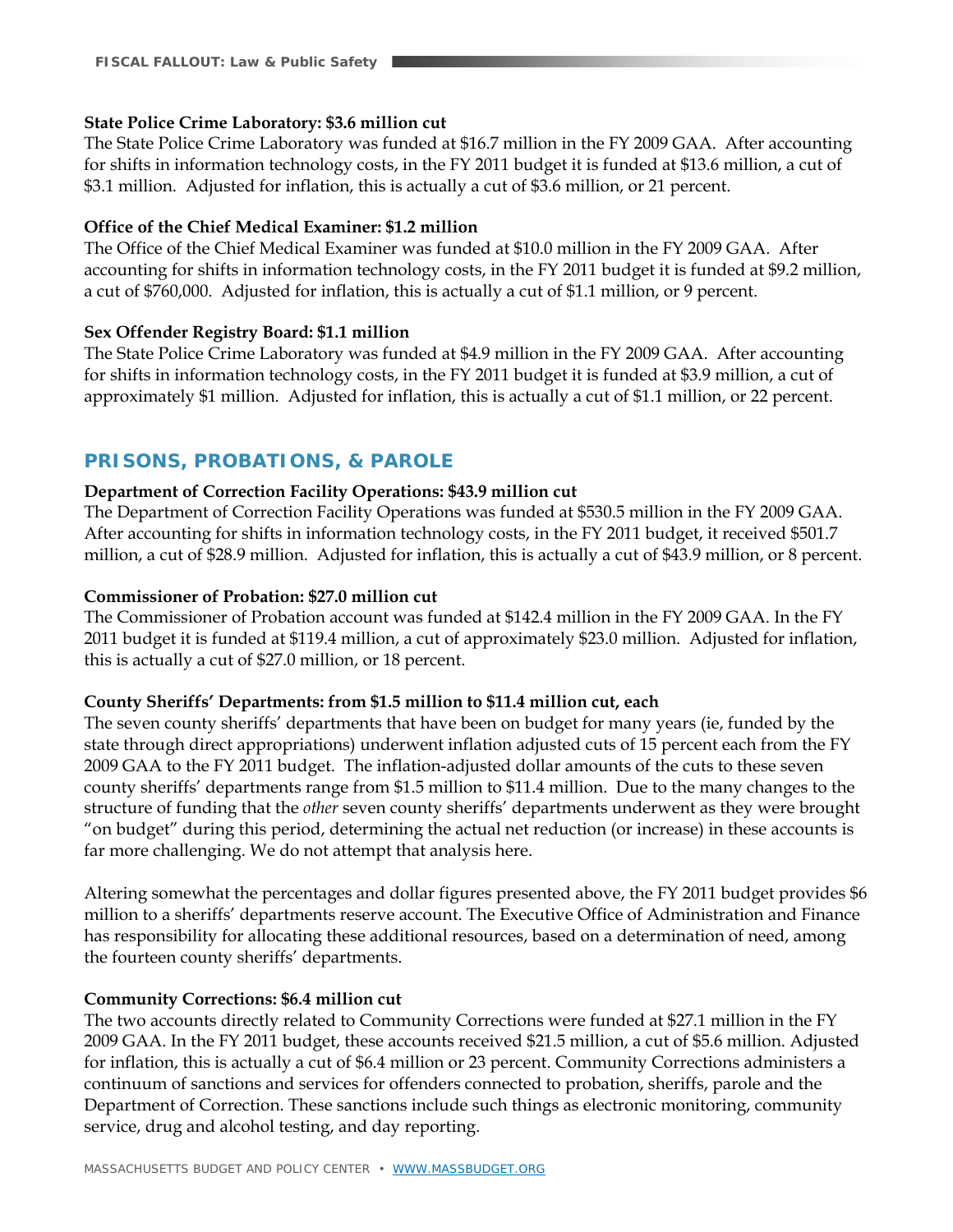#### **Parole Board: \$1.3 million cut**

The Parole Board was funded at \$19.0 million in the FY 2009 GAA. After accounting for shifts in information technology costs, in the FY 2011 budget it is funded at \$18.2 million, a cut of \$755,000. Adjusted for inflation, this is actually a cut of \$1.3 million, or 7 percent. The Parole Board account provides funding for all the parole related activities in the state. This includes payroll costs for about 200 parole officers and other employees. It also includes funding for eight Regional Reentry Centers that offer vocational training, substance abuse counseling, and help finding employment and housing for offenders exiting the criminal justice system and returning to the community.

#### **PROSECUTORS**

#### **Attorney General's Office: \$5.5 million cut**

In the FY 2009 GAA, the Attorney General's Office was funded at \$27.4 million. In the FY 2011 budget it was funded at \$22.7 million, a cut of \$4.7 million. Adjusted for inflation, this is actually a cut of \$5.5 million, or 20 percent.

#### **Wage Enforcement Program: \$748,000 cut**

The Wage Enforcement Program was funded at \$3.6 million in the FY 2009 GAA. In the FY 2011 budget it is funded at \$2.9 million, a cut of \$645,000. Adjusted for inflation, this is actually a cut of \$748,000, or 20 percent.

#### **District Attorneys' Offices: from \$35,000 to \$1.9 million cut, each**

From the FY 2009 GAA to the FY 2011 budget, the twelve District Attorneys' Offices all underwent cuts ranging from 10 to 14 percent (from \$35,000 to \$1.9 million), after adjusting for inflation. The District Attorney's Association was cut by \$982,000 or 47 percent, adjusted for inflation, over the same period.

#### **Victim and Witness Assistance Program: \$70,000**

The Division of Inspections was funded at \$292,000 in the FY 2009 GAA. After accounting for shifts in information technology costs, in the FY 2011 budget it is funded at \$230,000, a cut of \$62,000. Adjusted for inflation, this is actually a cut of \$70,000 or 23 percent.

#### **OTHER LAW AND PUBLIC SAFETY**

#### **Department of Fire Services Administration: \$5.7 million cut**

The Department of Fire Services Administration was funded at \$19.7 million in the FY 2009 GAA. In the FY 2011 budget it is funded at \$14.5 million, a cut of \$5.2 million. Adjusted for inflation, this is actually a cut of \$5.7 million, or 28 percent.

#### **Division of Inspections: \$1.6 million cut**

The Division of Inspections was funded at \$5.3 million in the FY 2009 GAA. After accounting for shifts in information technology costs, in the FY 2011 budget it is funded at \$3.8 million, a cut of \$1.5 million. Adjusted for inflation, this is actually a cut of \$1.6 million, or 30 percent.

#### **Military Division: \$1.6 million cut**

The Military Division was funded at \$9.2 million in the FY 2009 GAA. After accounting for shifts in information technology costs, in the FY 2011 budget it is funded at \$7.8 million, a cut of \$1.4 million. Adjusted for inflation, this is actually a cut of \$1.6 million, or 17 percent.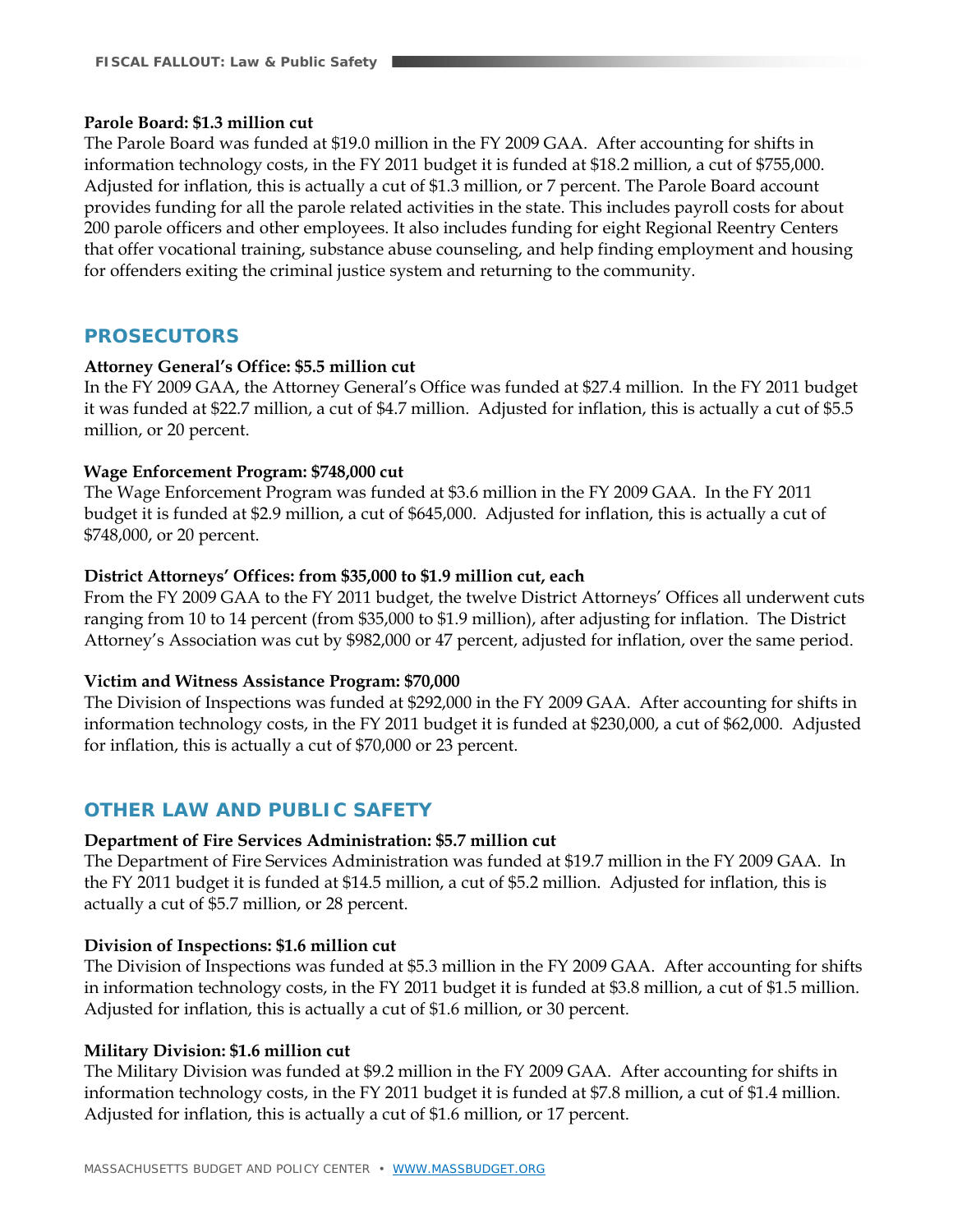#### **Department of Public Safety: \$1.3 million cut**

The Department of Public Safety was funded at \$2.8 million in the FY 2009 GAA. After accounting for shifts in information technology costs, in the FY 2011 budget it is funded at \$1.6 million, a cut of \$1.2 million. Adjusted for inflation, this is actually a cut of \$1.3 million, or 45 percent.

#### **Massachusetts Emergency Management Agency: \$263,000 cut**

The Massachusetts Emergency Management Agency was funded at \$1.5 million in the FY 2009 GAA. After accounting for shifts in information technology costs, in the FY 2011 budget it is funded at \$1.2 million, a cut of \$222,000. Adjusted for inflation, this is actually a cut of \$263,000 or 18 percent.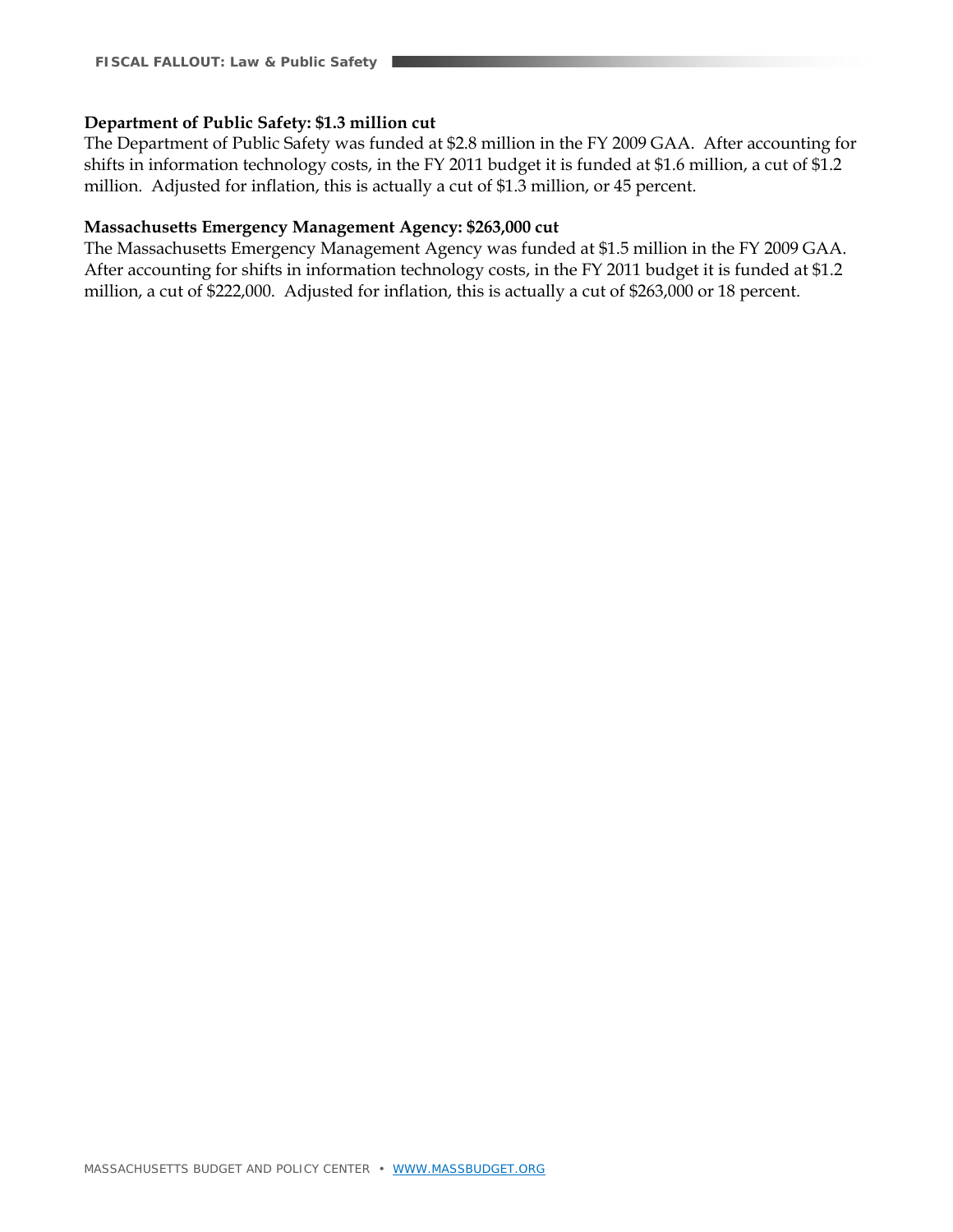

# FACTS AT A GLANCE **July 30, 2010**

# **FISCAL FALLOUT: Cuts to Local Aid and Libraries**

### **LOCAL AID**

In the FY 2009 General Appropriations Act (GAA), local aid programs (not including Chapter 70 education aid) were funded at \$1.35 billion. Most, although not all, of this funding goes towards unrestricted local aid to cities and towns. The legislature began cutting these programs as the national fiscal crisis hit in the fall of 2008, early in the 2009 fiscal year. Local aid programs are now budgeted to receive a total of \$925.2 million for FY 2011. When adjusted for inflation, this funding level represents a cut of \$459.9 million (33 percent) over the course of the ongoing fiscal crisis.

#### **Unrestricted Government Aid: \$453.4 million cut**

In FY 2009, unrestricted government aid to cities and towns was funded at \$1.31 billion. For FY 2011, this allocation was reduced to \$899 million. When adjusted for inflation, this represents a cut of \$453.4 million (34 percent) over the course of the ongoing fiscal crisis.

#### **Reimbursements to Cities in Lieu of Taxes on State Owned Land: \$5.9 million cut**

In FY 2009, reimbursements to cities in lieu of taxes on state owned land were funded at \$30.3 million. For FY 2011, this allocation was reduced to \$25.3 million. When adjusted for inflation, this represents a cut of \$5.9 million (19 percent) over the course of the ongoing fiscal crisis.

### **LIBRARIES**

The FY 2009 GAA appropriated \$34.1 million for state library programs including aid to local libraries and funding for the state's regional library systems. The FY 2011 budget provides \$21.1 million. After adjusting for inflation, libraries have been cut by \$14 million, or 40percent, since the FY 2009 GAA.